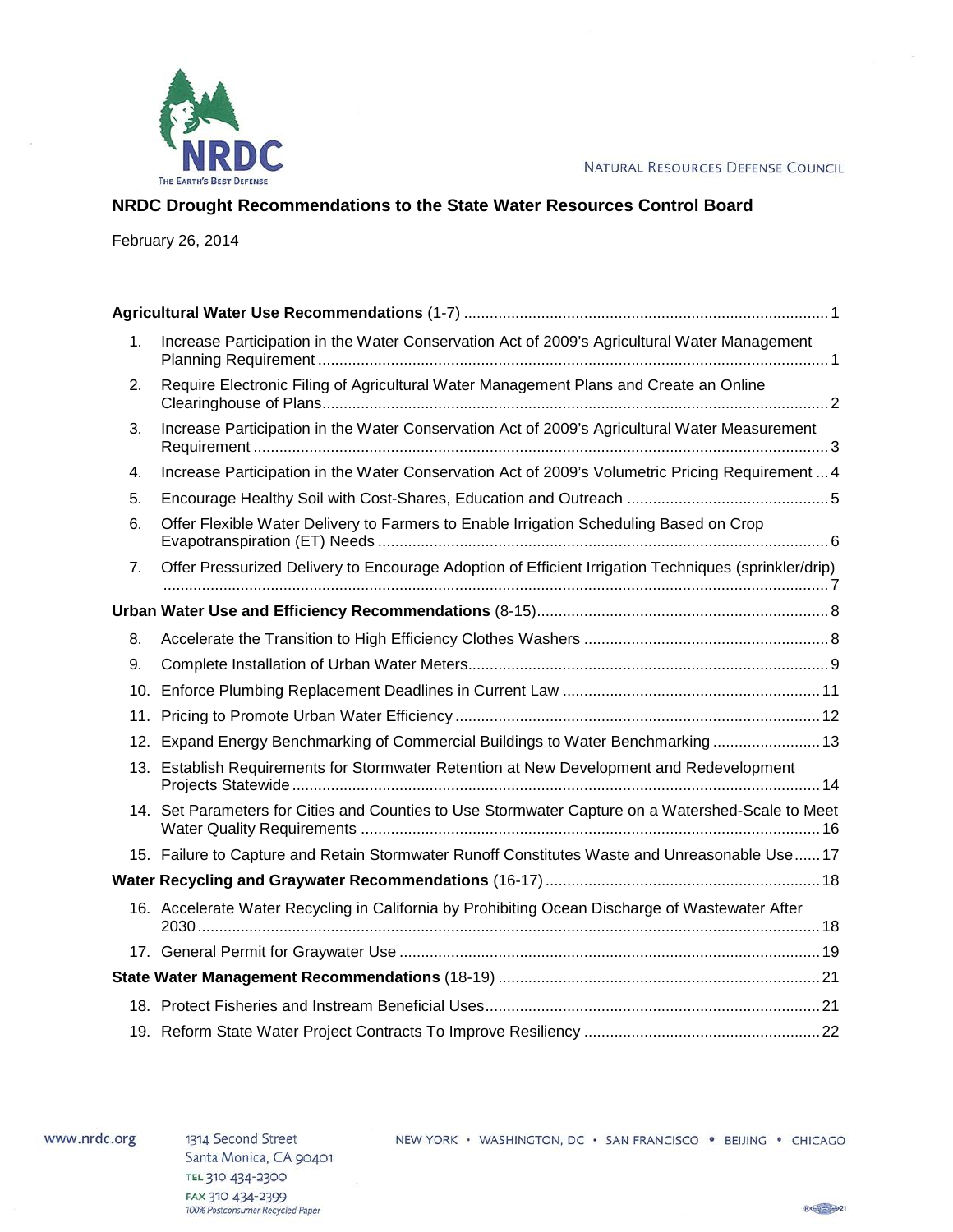

*Agricultural Water Use Immediate Recommendation*

<span id="page-1-1"></span><span id="page-1-0"></span>**1. Increase Participation in the Water Conservation Act of 2009's Agricultural Water Management Planning Requirement**

*Recommendation* The State, including the Department of Water Resources and the State Water Resources Control Board, should refuse to consider grant and loan applications from non-compliant districts.

The Water Conservation Act of 2009 (SB x7-7) requires irrigation districts that service more than 25,000 acres to complete Agricultural Water Management Plans (AWMPs). The first AWMPs were due by December 31, 2012. Districts are required to update their plans in 2015 and every five years thereafter. Districts that fail to complete their required AWMPs are ineligible for state water grants and loans. The Department of Water Resources should also complete timely guidance so that districts may complete their required 2015 plans.

- Background One year past due, only 38% of districts have completed their required AWMPs<sup>[1](#page-1-2)</sup>
	- The Department of Water Resources selected four non-compliant districts for state loans, totaling nearly \$5 million<sup>[2](#page-1-3)</sup>
		- o Buena Vista Water Storage District, \$2 million for a pipeline project
		- o Cawelo Water District, \$2 million for a canal lining project
		- o Semitropic Water Storage District, \$200,000 for a meter calibration facility
		- o Western Canal Water District, \$666,883 for replacement and automation of an elevation control structure
	- The State should refuse to consider grant and loan applications from districts who have not completed their AWMPs, rather than checking for compliance at the end of the process
	- This will encourage greater participation in the AWMP process
- *Costs to Implement* • \$0. This proposal may actually save money, as it will more efficiently direct state resources toward eligible districts.
- *Potential Benefits* • Increased planning and assessment of how efficiency measures can be implemented by large irrigation districts
	- Increased transparency about irrigation district practices
	- Peer-to-peer sharing of information about how to improve efficiency and plan for extreme weather

*Contact* Claire O'Connor, coconnor@nrdc.org



<span id="page-1-2"></span>[http://water.ca.gov/wateruseefficiency/sb7/docs/2014/012914\\_AWMP\\_AgencyListLocation\\_Color.pdf](http://water.ca.gov/wateruseefficiency/sb7/docs/2014/012914_AWMP_AgencyListLocation_Color.pdf)<br>[http://www.water.ca.gov/wateruseefficiency/docs/Notice-Final\\_Funding\\_Awards-7-26-13\\_FINAL.PDF](https://webmailwest.nrdc.org/owa/redir.aspx?C=NzMmP1Vxyk65xlpAYkAL3Zn6QveXANEI5g2NgA89KBGVFOs4AW2apYcx-5rMvhfOWERlBmYDqTM.&URL=http%3a%2f%2fwww.water.ca.gov%2fwateruseefficiency%2fdocs%2fNotice-Final_Funding_Awards-7-26-13_FINAL.PDF)

<span id="page-1-3"></span>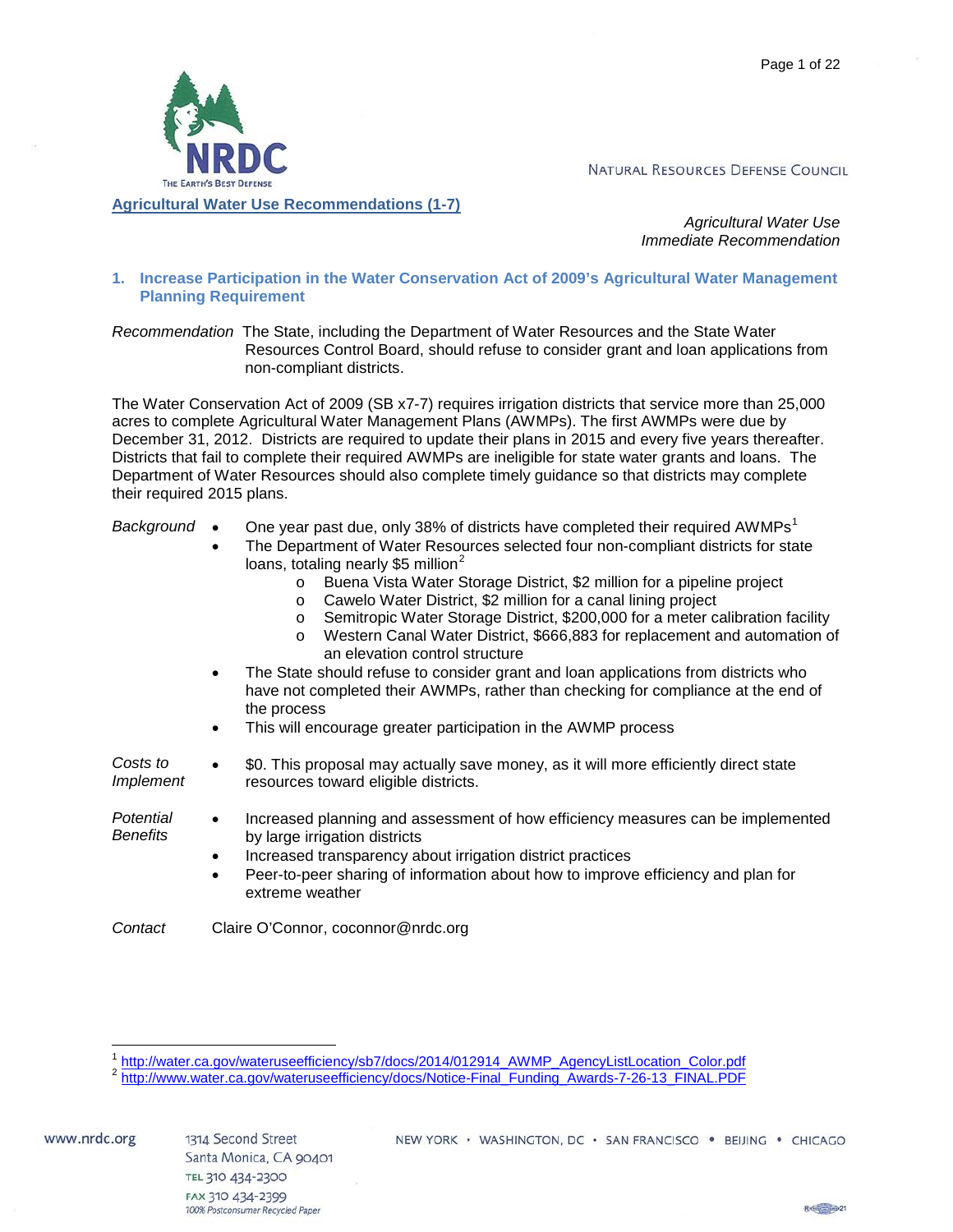

*Agricultural Water Use Immediate Recommendation*

#### <span id="page-2-0"></span>**2. Require Electronic Filing of Agricultural Water Management Plans and Create an Online Clearinghouse of Plans**

*Recommendation* Require electronic filing of AWMPs.

Many completed AWMPs were not available to the public for more than a year after plans were due. Although the Department of Water Resources has now put complete AWMPs online,<sup>[3](#page-2-1)</sup> requiring electronic filing could speed up the process, allowing greater public access, peer-to-peer information sharing, and agency-to-agency efficiencies. All State agencies should refer to this online database for information, rather than repeatedly asking districts for the same or similar information.

| Background                   |                                    | For more than a year after AWMPs were due, many plans were unavailable to the<br>public                                                                                                                                                              |
|------------------------------|------------------------------------|------------------------------------------------------------------------------------------------------------------------------------------------------------------------------------------------------------------------------------------------------|
|                              | $\bullet$                          | This not only frustrated interested citizens, but districts were frustrated that agencies<br>other than DWR called to ask them about information that was included in their<br>AWMPs, because the other agencies did not have access to online plans |
|                              | $\bullet$                          | Greater access to plans can help improve peer-to-peer information sharing about<br>techniques to improve water use efficiency                                                                                                                        |
| Costs to<br><i>Implement</i> |                                    | Likely \$0. This may even save money from avoided printing.                                                                                                                                                                                          |
| Potential<br><b>Benefits</b> | $\bullet$<br>$\bullet$             | Easier public access and greater transparency<br>Easier peer-to-peer sharing among districts<br>More efficient agency-to-agency sharing                                                                                                              |
| Contact                      | Claire O'Connor, coconnor@nrdc.org |                                                                                                                                                                                                                                                      |

 $8 \left( -221 \right)$ 

<span id="page-2-1"></span><sup>3</sup> <http://water.ca.gov/wateruseefficiency/sb7/planlist.cfm>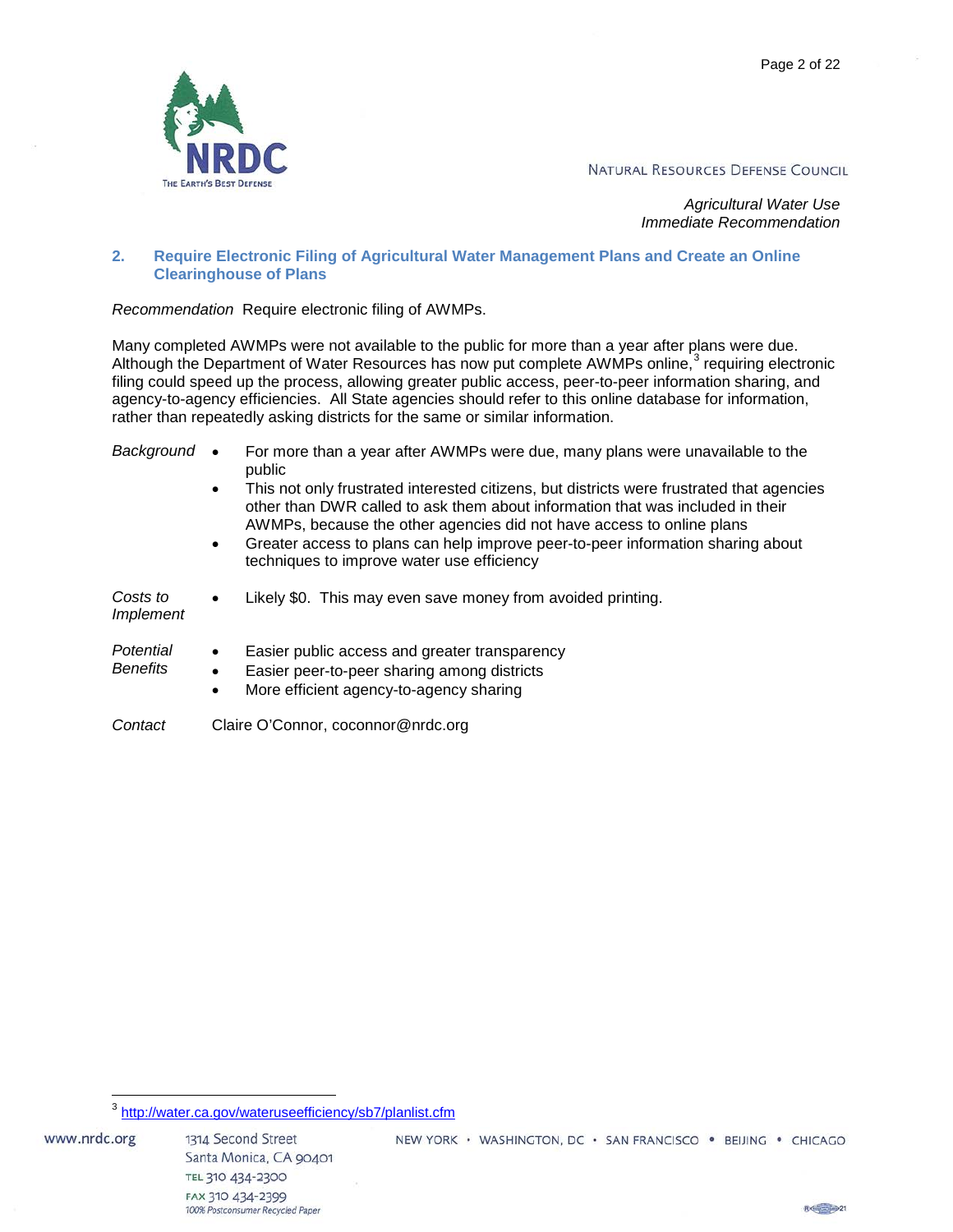Page 3 of 22



NATURAL RESOURCES DEFENSE COUNCIL

*Agricultural Water Use Immediate Recommendation*

#### <span id="page-3-0"></span>**3. Increase Participation in the Water Conservation Act of 2009's Agricultural Water Measurement Requirement**

*Recommendation* Examine additional compliance mechanisms under the Water Conservation Act of 2009 (SB x7-7) to encourage water districts to measure the amount of water delivered to their customers such as being subject to a violation of law.

The Water Conservation Act of 2009 (SB x7-7) requires districts to measure the amount of water delivered to their customers. The preferred method of compliance is for irrigation districts to measure the volume of deliveries at the farm gate. Existing volumetric measurement devices must be certified to be accurate within ±12 percent. New or replacement devices must be certified to be accurate within ±5 percent by volume in the laboratory if using a laboratory certification, or ±10 percent by volume in the field if using a non-laboratory certification.

One third of districts reviewed in fall 2013 had no clear plan to measure water deliveries. To improve participation with this Critical Efficient Water Management Practice, the State should examine additional compliance mechanisms that could be used. For example, urban water suppliers are subject to Section 10608.8(a)(2) of SBx7-7, which indicates that after 2021, urban water suppliers may be in violation of the law for failing to meet SBx7-7's water use targets. Additionally, the State Board could examine whether irrigating without implementing a mandatory Critical Efficient Water Management Practice is an unreasonable use of water.

| Background                   |                                    | About 2/3 of plans reviewed in fall 2013 had clear plans to measure water deliveries<br>by 2015                                                                          |
|------------------------------|------------------------------------|--------------------------------------------------------------------------------------------------------------------------------------------------------------------------|
| Costs to<br><i>Implement</i> | $\bullet$                          | Installing water meters can be expensive, but becoming more informed about water<br>use is a great first step toward water efficiency, which saves money in the long run |
| Potential<br><b>Benefits</b> | $\bullet$<br>٠<br>$\bullet$        | Increased data for water managers<br>Increased information for farmers<br>Basis for volumetric pricing, which rewards good actors                                        |
| Contact                      | Claire O'Connor, coconnor@nrdc.org |                                                                                                                                                                          |

www.nrdc.org

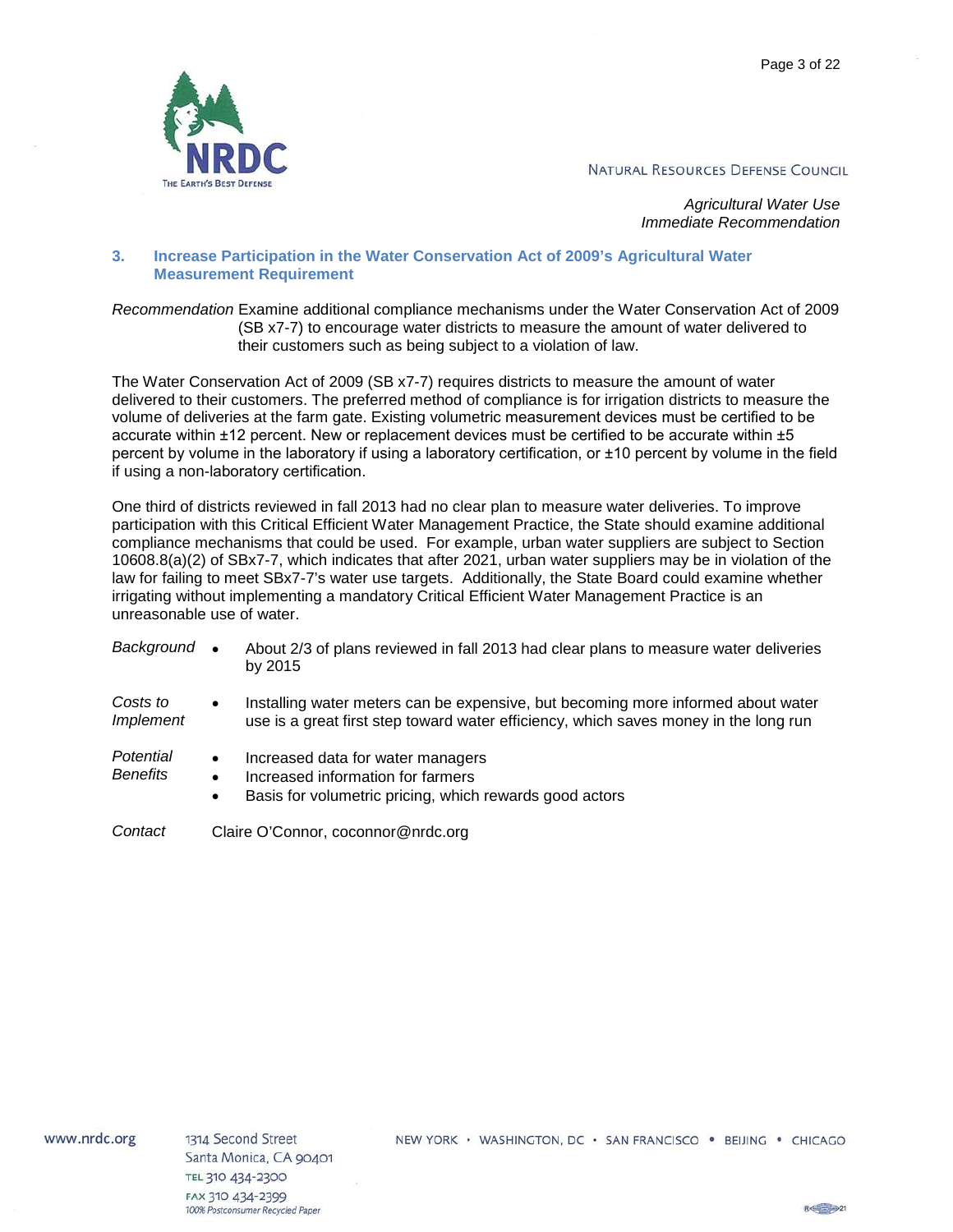Page 4 of 22



NATURAL RESOURCES DEFENSE COUNCIL

*Agricultural Water Use Immediate Recommendation*

<span id="page-4-0"></span>**4. Increase Participation in the Water Conservation Act of 2009's Volumetric Pricing Requirement**

*Recommendation* Examine additional compliance mechanisms under the Water Conservation Act of 2009 (SB x7-7) to encourage water districts to charge their customers at least in part based on the volume of water delivered such as being subject to a violation of law.

The Water Conservation Act of 2009 (SB x7-7) requires districts to charge their customers at least in part based on the volume of water delivered. Many districts currently use flat per acre or per delivery fees, instead of volumetric rates. In fall 2013, approximately one half of districts reviewed had no concrete plan to meet their obligation to price water volumetrically. To improve participation with this Critical Efficient Water Management Practice, the State should examine additional compliance mechanisms that could be used. For example, urban water suppliers are subject to Section 10608.8(a)(2) of SBx7-7, which indicates that after 2021, urban water suppliers may be in violation of the law for failing to meet SBx7-7's water use targets. Additionally, the State Board could examine whether irrigating without implementing a mandatory Critical Efficient Water Management Practice is an unreasonable use of water.

| Background •                 | $\bullet$              | About 50% of districts reviewed in fall 2013 did not price volumetrically, and did not<br>have a clear plan to price volumetrically<br>Although districts must go through the Prop 218 process to approve new volumetric<br>rates, the districts reviewed in 2012 had very positive feedback on their new<br>volumetric rates<br>Alta Irrigation District passed their volumetric rate a decade ago with 62%<br>$\circ$<br>support<br>Turlock Irrigation District received just 5 official protests (<1%) when they<br>$\circ$<br>implemented their new volumetric rate last year |  |
|------------------------------|------------------------|-----------------------------------------------------------------------------------------------------------------------------------------------------------------------------------------------------------------------------------------------------------------------------------------------------------------------------------------------------------------------------------------------------------------------------------------------------------------------------------------------------------------------------------------------------------------------------------|--|
| Costs to<br><i>Implement</i> | $\bullet$<br>$\bullet$ | There may be some rate design consulting expenses and Prop 218 expenses<br>However, better-designed rates can help reduce expenses. For example, Turlock ID's<br>new rate is helping them reduce a persistent revenue gap                                                                                                                                                                                                                                                                                                                                                         |  |
| Potential<br><b>Benefits</b> | $\bullet$<br>$\bullet$ | Stronger incentive for growers to implement on-farm efficiency practices<br>Fairer prices for good actors                                                                                                                                                                                                                                                                                                                                                                                                                                                                         |  |

*Contact* Claire O'Connor, coconnor@nrdc.org

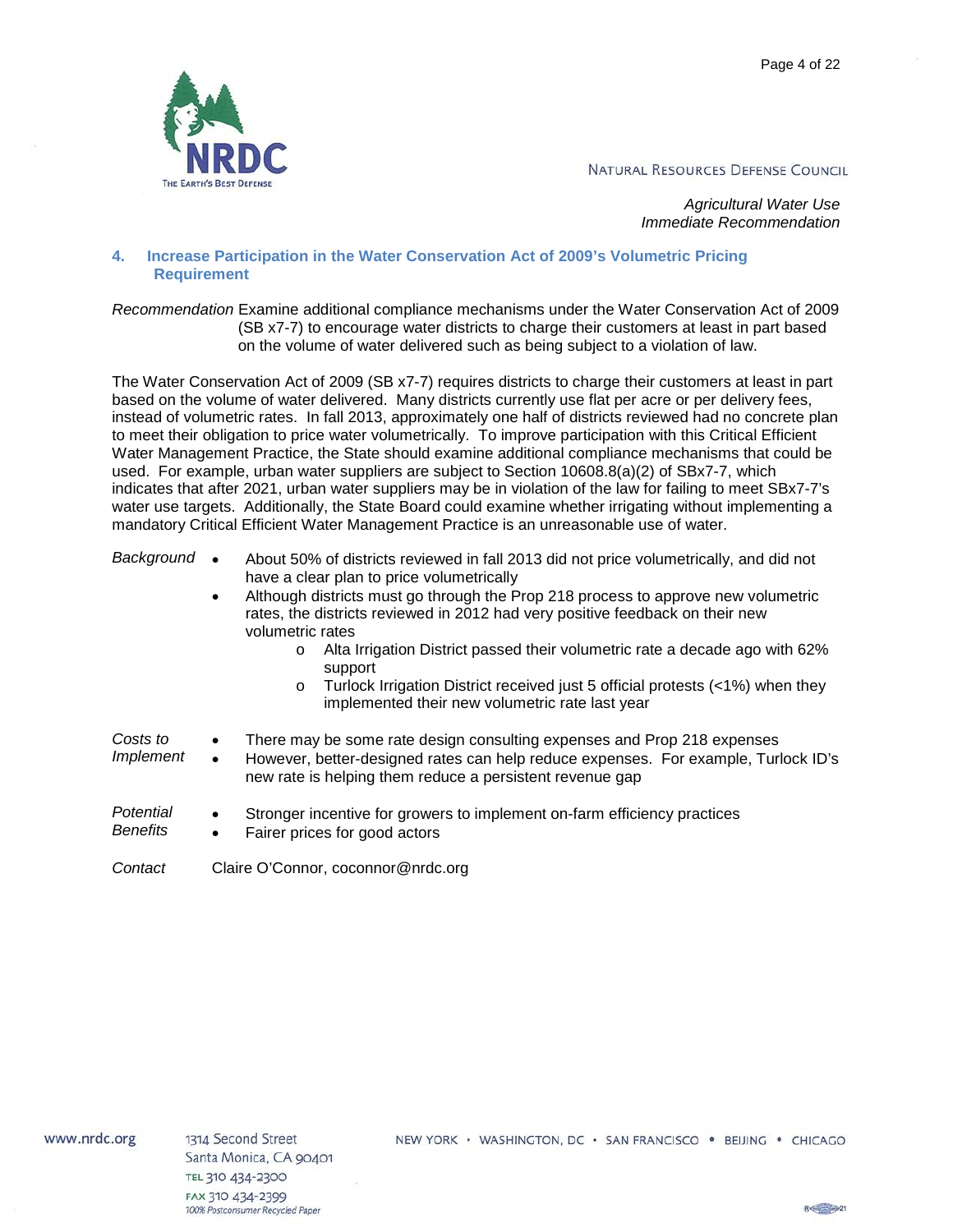

*Agricultural Water Use Immediate Recommendation*

#### <span id="page-5-0"></span>**5. Encourage Healthy Soil with Cost-Shares, Education and Outreach**

*Recommendation* The State should direct drought relief resources toward cost-share programs, education, and outreach to encourage improved soil health on California farms.

Healthy soil is more resilient to dry weather. Farmers can improve their soil health through the use of practices such as no-till and cover cropping.

*Background* • Each 1% increase in Soil Organic Matter can store an additional 20,000 gallons of water

- During the 2012 Midwest drought, farmers who used cover crops had higher yields than farmers who did not $4$
- The yield benefit from cover cropping was most pronounced in the areas that were hit hardest by the 2012 drought $<sup>5</sup>$  $<sup>5</sup>$  $<sup>5</sup>$ </sup>
- According to an EWG analysis, $<sup>6</sup>$  $<sup>6</sup>$  $<sup>6</sup>$  investments in soil health are much less costly than</sup> investments in irrigation infrastructure, and can be more effective at some conservation goals
- *Costs to Implement* • \$0. The state should direct existing drought relief funds toward cost-share, education, and outreach to encourage soil health improvements.
- *Potential Benefits* • Improved yields and drought resiliency for farmers
	- Improved Water Use Efficiency
		- o No-till farmers use 30% less irrigation water than their conventional tilling peers, on average $'$
		- o Cover cropping can further reduce irrigation water requirements by up to 35%

*Contact* Claire O'Connor, coconnor@nrdc.org

<span id="page-5-1"></span><sup>4</sup> <http://www.northcentralsare.org/Educational-Resources/From-the-Field/2012-Cover-Crops-Survey-Analysis><br>5 http://www.northcentralsare.org/Educational-Resources/From-the-Field/2012-Cover-Crops-Survey-Analysis<br>6 http://stati

<span id="page-5-4"></span><span id="page-5-3"></span><span id="page-5-2"></span>[reports.aspx?reportPath=/ARMSr4/CrossTab&survey\\_abb=CROP&subject\\_num=1&report\\_num=3&series=TILLTYP](http://www.ers.usda.gov/data-products/arms-farm-financial-and-crop-production-practices/tailored-reports.aspx?reportPath=/ARMSr4/CrossTab&survey_abb=CROP&subject_num=1&report_num=3&series=TILLTYP&fips_st=00&series2=FARM&statYear=2010) [&fips\\_st=00&series2=FARM&statYear=2010](http://www.ers.usda.gov/data-products/arms-farm-financial-and-crop-production-practices/tailored-reports.aspx?reportPath=/ARMSr4/CrossTab&survey_abb=CROP&subject_num=1&report_num=3&series=TILLTYP&fips_st=00&series2=FARM&statYear=2010)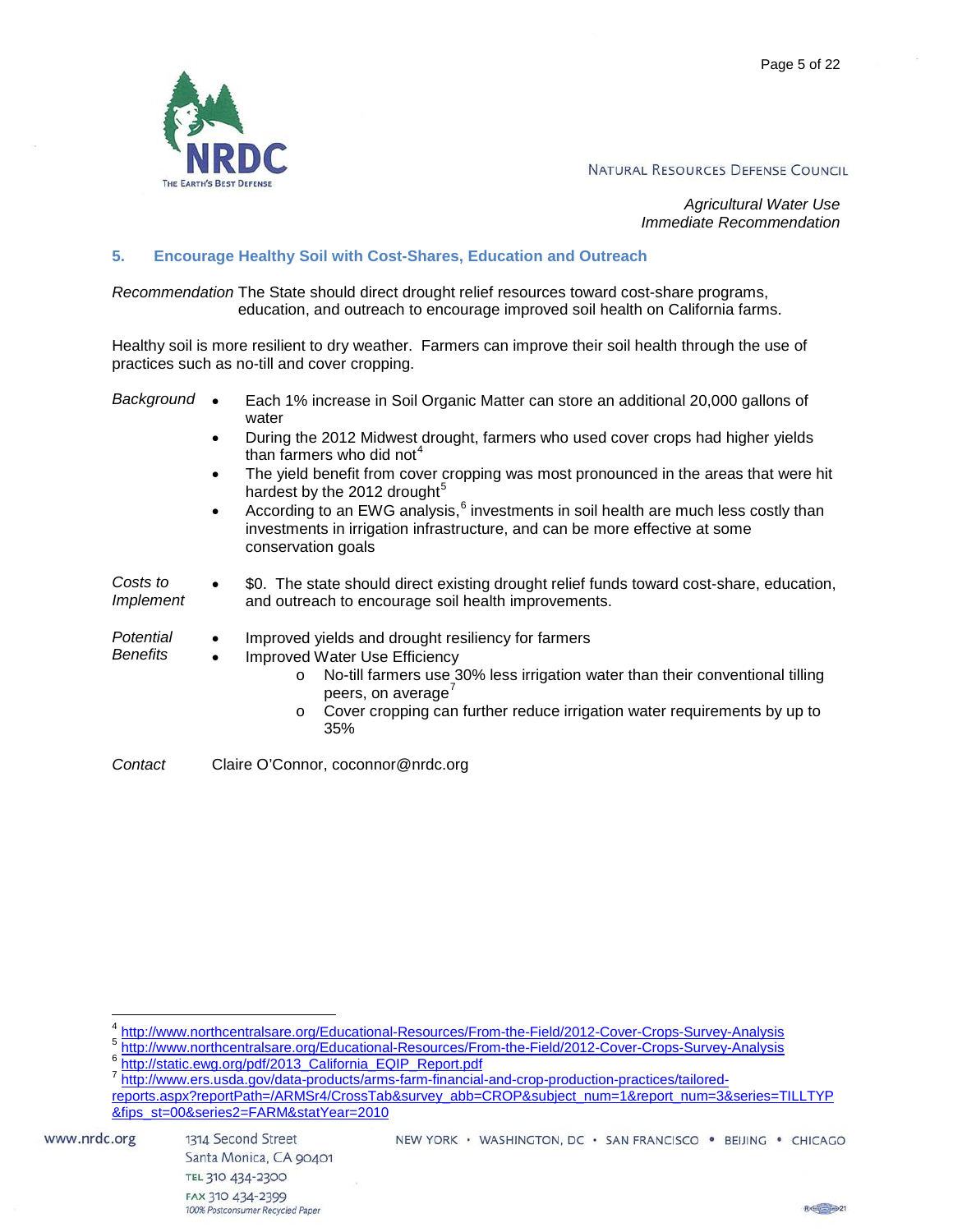Page 6 of 22



NATURAL RESOURCES DEFENSE COUNCIL

*Agricultural Water Use 2015 & Beyond Recommendation*

#### <span id="page-6-0"></span>**6. Offer Flexible Water Delivery to Farmers to Enable Irrigation Scheduling Based on Crop Evapotranspiration (ET) Needs**

*Recommendation* To facilitate irrigation scheduling, the State should encourage infrastructure upgrades so that irrigation districts can provide water to farmers when crops most need the water. The State should offer cost-share programs and financing partnerships for irrigation districts to upgrade their infrastructure. By 2025, flexible delivery should be designated a Critical Efficient Water Management Practice and all districts should offer 2-day arranged demand delivery or better.

Crops' water needs vary throughout their growth cycles, yet many California farms cannot tailor their irrigation to match crop water needs due to irrigation districts' inflexible delivery schedules. Instead, more than 4,700 California farms still receive their water on a rotational, not an as-needed, basis. Irrigation scheduling to match crop water needs can save significant amounts of water without impacting crop yields.

| Background                   | Methods such as ET information and soil moisture sensors can dramatically decrease<br>water applications without impacting yields<br>More than 4,700 California farms (more than any other state) irrigate based on when<br>their delivery organization schedules a delivery, not based on when crops actually<br>need the water <sup>8</sup>                                                                                                                                                                            |
|------------------------------|--------------------------------------------------------------------------------------------------------------------------------------------------------------------------------------------------------------------------------------------------------------------------------------------------------------------------------------------------------------------------------------------------------------------------------------------------------------------------------------------------------------------------|
| Costs to<br>Implement        | Infrastructure upgrades to allow delivery scheduling can be expensive. For example<br>South San Joaquin's Division 9 upgrade cost \$14 million to cover 3,800 acres, making<br>the cost per acre approximately \$3,700 <sup>9</sup><br>However, two years later, SSJID estimates it has already made back more than<br>$$1,000$ an acre on its investment through increased sales of conserved water <sup>10</sup><br>If that pace keeps up, the investment will have paid for itself in less than 10 years<br>$\bullet$ |
| Potential<br><b>Benefits</b> | Savings will depend on status quo of the district making the upgrades.<br>SSJID estimates "50% reduction" in water use <sup>11</sup><br>In Nebraska, an irrigation scheduling demonstration network showed approximately<br>$\bullet$<br>30% (2.19 inches) reduction in water use. <sup>12</sup><br>California berry farmers also experienced a 30% reduction in water use when they<br>began scheduling irrigation based on soil moisture data. <sup>13</sup>                                                           |

*Contact* Claire O'Connor, coconnor@nrdc.org

<span id="page-6-2"></span>9 http://www.stantec.com/content/stantec/en/our-work/projects/united-states-projects/s/south-san-joaquin-irrigation-<br>district-division-9-irrigation-enhancement.html#.UwPS70JdXkR<br>10 http://www.stantec.com/content/with-

<span id="page-6-1"></span><sup>-&</sup>lt;br>8 <sup>8</sup>[http://www.agcensus.usda.gov/Publications/2007/Online\\_Highlights/Farm\\_and\\_Ranch\\_Irrigation\\_Survey/fris08\\_1\\_3](http://www.agcensus.usda.gov/Publications/2007/Online_Highlights/Farm_and_Ranch_Irrigation_Survey/fris08_1_36.pdf) [6.pdf](http://www.agcensus.usda.gov/Publications/2007/Online_Highlights/Farm_and_Ranch_Irrigation_Survey/fris08_1_36.pdf)

<span id="page-6-4"></span><span id="page-6-3"></span><sup>10</sup> <http://www.mantecabulletin.com/section/1/article/97760/><br>11 http://www.mantecabulletin.com/section/1/article/97760/<br>12 [http://water.unl.edu/c/document\\_library/get\\_file?uuid=7c342db7-0a59-488f-bccf-](http://water.unl.edu/c/document_library/get_file?uuid=7c342db7-0a59-488f-bccf-62120e4c8088&groupId=1882&.pdf)

<span id="page-6-6"></span><span id="page-6-5"></span>[<sup>62120</sup>e4c8088&groupId=1882&.pdf](http://water.unl.edu/c/document_library/get_file?uuid=7c342db7-0a59-488f-bccf-62120e4c8088&groupId=1882&.pdf)

[http://agwater.wordpress.com/precision-irrigation/](https://webmailwest.nrdc.org/owa/redir.aspx?C=SKATMnhuH0CpSnKpzQ6WWd_RwlwhBdEIQf7KPYMUTkbGvsogViI3zDV6TVlxk6-cDsUXPVNGxLo.&URL=http%3a%2f%2fagwater.wordpress.com%2fprecision-irrigation%2f)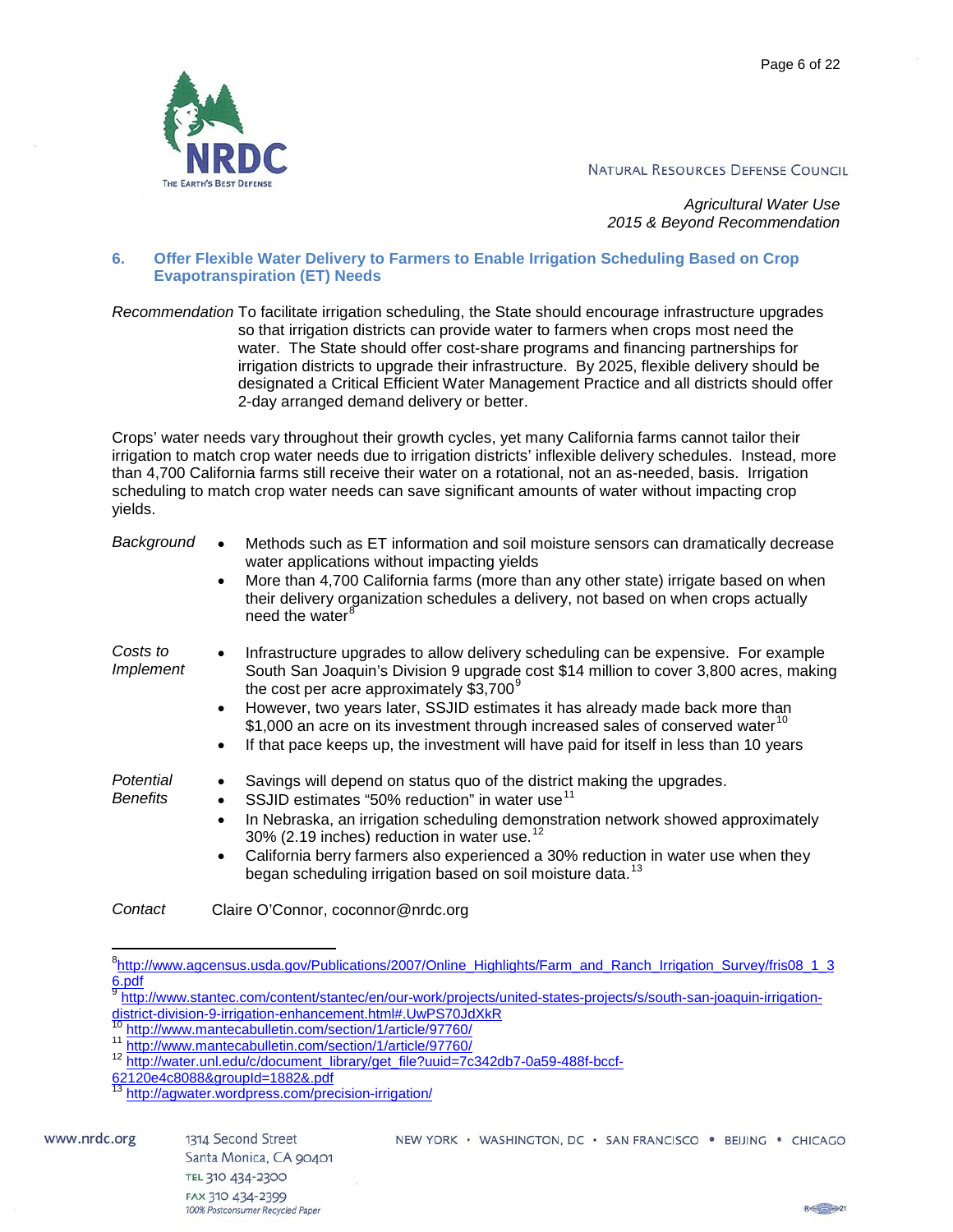

*Agricultural Water Use 2015 & Beyond Recommendation*

## <span id="page-7-0"></span>**7. Offer Pressurized Delivery to Encourage Adoption of Efficient Irrigation Techniques (sprinkler/drip)**

*Recommendation* To encourage greater adoption of efficient irrigation methods, the State should designate pressurized delivery systems as a Critical Efficient Water Management Practice, and the State should support infrastructure upgrades through cost-shares and financing. By 2025, all water deliveries should occur through pressurized systems or low-volume compatible delivery systems.

California has twice the percentage of acres on gravity irrigation as other highly irrigated, top agproducing states. One reason California farmers may be slow to adopt more efficient irrigation technologies is that water districts often have a hard time delivering the low flow, pressurized deliveries that drip and sprinkler systems require.

| Background                   | In California, 57% of acres still use gravity irrigation                                                                                                                                                                                                                                                                                                                                                                     |  |
|------------------------------|------------------------------------------------------------------------------------------------------------------------------------------------------------------------------------------------------------------------------------------------------------------------------------------------------------------------------------------------------------------------------------------------------------------------------|--|
|                              | One reason that so many growers still use gravity irrigation is likely because many<br>districts lack the infrastructure to deliver the low flow, pressurized deliveries sprinkler<br>and drip irrigation requires                                                                                                                                                                                                           |  |
|                              | As a result, districts have reported that they risk losing customers to groundwater<br>$\bullet$<br>pumping, because groundwater pumping allows growers the delivery style they need<br>to adopt more efficient technologies                                                                                                                                                                                                 |  |
|                              | Upgrading to pressurized systems can help farmers adopt more efficient technologies<br>and help irrigation districts keep their customers                                                                                                                                                                                                                                                                                    |  |
| Costs to<br><i>Implement</i> | Infrastructure upgrades to allow pressurized deliveries can be expensive. As an<br>example South San Joaquin's Division 9 upgrade cost \$14 million to cover 3,800<br>acres, making the cost per acre approximately \$3,700 <sup>14</sup><br>However, two years later, SSJID estimates it has already made back more than<br>٠<br>\$1,000 an acre on its investment through increased sales of conserved water <sup>15</sup> |  |
|                              | If that pace keeps up, the investment will have paid for itself in less than 10 years<br>٠                                                                                                                                                                                                                                                                                                                                   |  |
| Potential<br><b>Benefits</b> | Sprinkler/drip irrigation is 22% more efficient in California, on average<br>Subirrigation is 79% more efficient in California, on average <sup>16</sup><br>Enclosed pressurized systems reduce seepage and evaporation losses                                                                                                                                                                                               |  |
| Contact                      | Claire O'Connor, coconnor@nrdc.org                                                                                                                                                                                                                                                                                                                                                                                           |  |

<span id="page-7-1"></span><sup>&</sup>lt;sup>14</sup> [http://www.stantec.com/content/stantec/en/our-work/projects/united-states-projects/s/south-san-joaquin-irrigation](http://www.stantec.com/content/stantec/en/our-work/projects/united-states-projects/s/south-san-joaquin-irrigation-district-division-9-irrigation-enhancement.html#.UwPS70JdXkR)[district-division-9-irrigation-enhancement.html#.UwPS70JdXkR](http://www.stantec.com/content/stantec/en/our-work/projects/united-states-projects/s/south-san-joaquin-irrigation-district-division-9-irrigation-enhancement.html#.UwPS70JdXkR)<br>
<sup>15</sup><http://www.mantecabulletin.com/section/1/article/97760/><br>
<sup>16</sup>http://www.agcensus.usda.gov/Publications/2007/Online\_Highlights/Farm\_and\_Ranch\_Irrigation\_Surv

<span id="page-7-3"></span><span id="page-7-2"></span>[<sup>8.</sup>pdf](http://www.agcensus.usda.gov/Publications/2007/Online_Highlights/Farm_and_Ranch_Irrigation_Survey/fris08_1_08.pdf)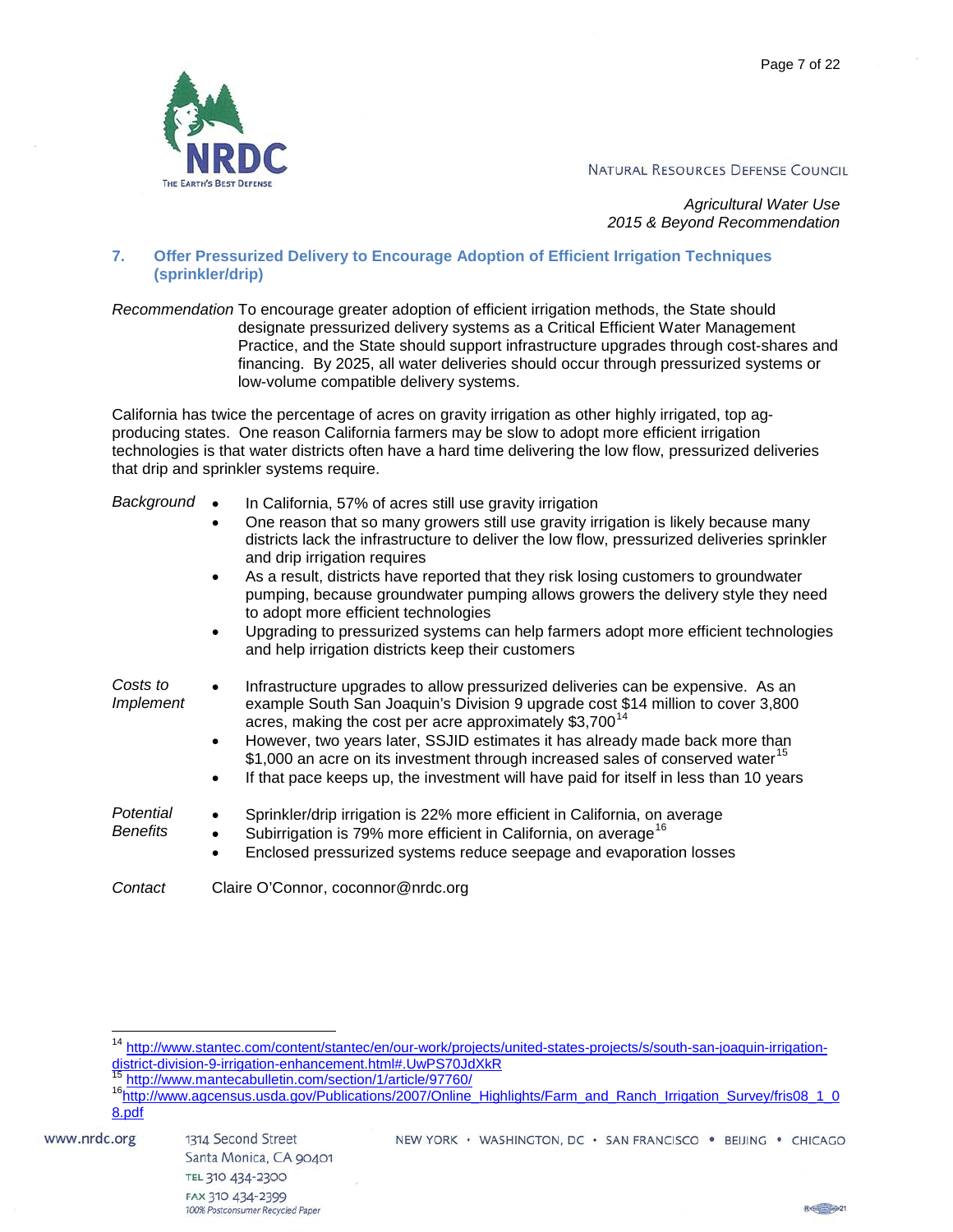

<span id="page-8-0"></span>**Urban Water Use and Efficiency Recommendations (8-15)**

*Urban Water Use and Efficiency Immediate Recommendation*

#### <span id="page-8-1"></span>**8. Accelerate the Transition to High Efficiency Clothes Washers**

*Recommendation* Suspend the 6.5 % state sales tax on the purchase of new high-efficiency clothes washers for remainder of 2014 or until the suspension of the state drought emergency, whichever comes first.

Modest rebates (\$35 to \$75) are currently being offered by energy utilities throughout the state. In some areas, water utilities offer additional incentives. This proposal would complement these utility incentives that consumers have to apply for with the simple additional incentive of waiving the sales tax at the time of purchase. Water savings would be immediate, and grow throughout the year with the sales of high efficiency washers.

| Background                                                           | A legacy-design top-loading washer with a center agitator uses about 3 times the<br>$\bullet$<br>amount of water per load as today's most efficient new washers.<br>Washing clothes with a legacy washer consumes about 20% of a household's<br>$\bullet$<br>total indoor water use, or about 10% of total water use (i.e., including outdoor<br>use).<br>During the last 8 months of 2010, California used ARRA funds to provide state-<br>$\bullet$<br>issued rebates for the purchase over 88,000 high-efficiency washers.                                                                                                               |
|----------------------------------------------------------------------|---------------------------------------------------------------------------------------------------------------------------------------------------------------------------------------------------------------------------------------------------------------------------------------------------------------------------------------------------------------------------------------------------------------------------------------------------------------------------------------------------------------------------------------------------------------------------------------------------------------------------------------------|
| Costs to<br><i>Implement</i>                                         | Costs will depend on the pace of sales and the proportion of sales that qualify for<br>$\bullet$<br>the incentive. Approximately 750,000 new clothes washers are sold in California<br>annually. Not all new washers are high efficiency washers. Utility programs<br>require at least Energy Star performance to qualify, and some programs set<br>eligibility levels even higher. Higher eligibility levels will cover fewer sales.<br>Capping the value over which the tax would be suspended at \$500 would also<br>$\bullet$<br>help contain costs. With this approach, \$5 million would cover the sales of about<br>150,000 washers. |
| Potential<br><b>Benefits</b>                                         | With the governor calling for consumers to reduce water use by 20%, a family that<br>retires its old top-loader can realize about a third of the savings the Governor is asking<br>for by taking this one action.                                                                                                                                                                                                                                                                                                                                                                                                                           |
| Complementary<br>Actions by<br>Energy and<br><b>Water Utilities:</b> | Coordinate promotion and increase visibility of existing energy and water utility<br>$\bullet$<br>rebate programs for the purchase of new high efficiency washers.<br>Expand energy utility used appliance pick-up programs to include clothes washers<br>$\bullet$<br>Initiate a direct install program for low-income households to replace inefficient<br>$\bullet$<br>clothes washers.                                                                                                                                                                                                                                                  |
| Contact                                                              | Ben Chou, bchou@nrdc.org                                                                                                                                                                                                                                                                                                                                                                                                                                                                                                                                                                                                                    |

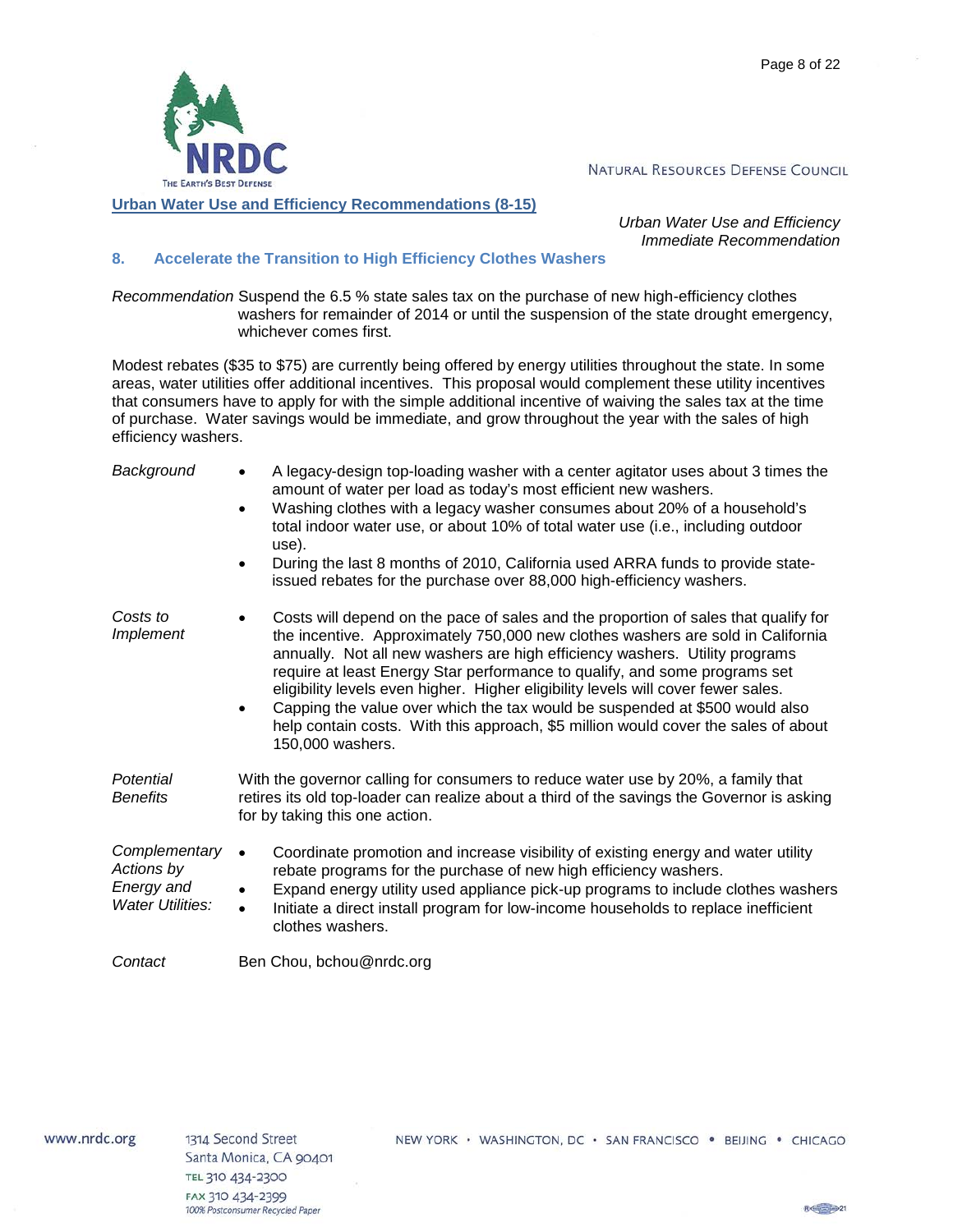

*Urban Water Use and Efficiency*

#### <span id="page-9-0"></span>**9. Complete Installation of Urban Water Meters**

*Recommendation* Require installation of water meters on all urban water service connections within five years.

State law has long recognized the importance of water meter installation and volumetric billing as essential tools to make efficient use of water and avoid waste. Section 521 of the Water Code states in part:

- a) Water furnished or used without any method of determination of the quantities of water used by the person to whom the water is furnished has caused, and will continue to cause, waste and unreasonable use of water, and that this waste and unreasonable use should be identified, isolated, and eliminated.
- b) Water metering and volumetric pricing are among the most efficient conservation tools, providing information on how much water is being used and pricing to encourage conservation.

We recommend that all urban service connections be fitted with a water meter by December 31, 2019. Any state financial assistance should stipulate this completion date as an enforceable condition.

- *Background* In 1991, SB 229 (Boatwright) was passed requiring water meters at any new service connections after January 1, 1992. SB 229 is now embodied in §225 of the Water Code.
	- In 2003, AB 514 (Kehoe) was passed requiring all CVP water-service contractors that are urban water suppliers to be fully metered and bill by volume by January 1, 2013. AB 514 is now embodied in §526 of the Water Code.
	- In 2004, AB 2572 (Kehoe) was passed requiring urban water suppliers not covered by AB 514 to be fully metered by January 1, 2025 and to bill by volume using the meters already in the ground by January 1, 2010, with provisions for an optional year of practice billing.
	- While most agencies covered by AB 514 have completed or nearly completed meter installation, several large urban water suppliers not covered by the 2003 law have substantial numbers of unmetered customer connections remaining, including over 160,000 unmetered connections reported by these four water suppliers in their 2010 urban water management plans:

| <b>District</b>                              | Number of<br><b>Unmetered</b><br><b>Connections</b> | <b>Total</b><br><b>Connections</b> | <b>Percent</b><br><b>Unmetered</b><br><b>Connections</b> |
|----------------------------------------------|-----------------------------------------------------|------------------------------------|----------------------------------------------------------|
| City of Sacramento                           | 83,417                                              | 136,713                            | 61.0%                                                    |
| Sacramento Suburban Water<br><b>District</b> | 21,351                                              | 44,183                             | 48.3%                                                    |
| <b>Modesto Irrigation District</b>           | 27,728                                              | 74,108                             | 37.4%                                                    |
| City of Bakersfield                          | 29,877                                              | 66,424                             | 45.0%                                                    |

• Although Sacramento has reduced the number of unmetered connections since 2010, over half of residential accounts remain unmetered and the pace of installation in its currently approved plan (5,000 to 7,000 meters per year) ensures that the city will "run out the clock" and use close to the maximum amount of time allowed by current law to complete meter installation.

www.nrdc.org

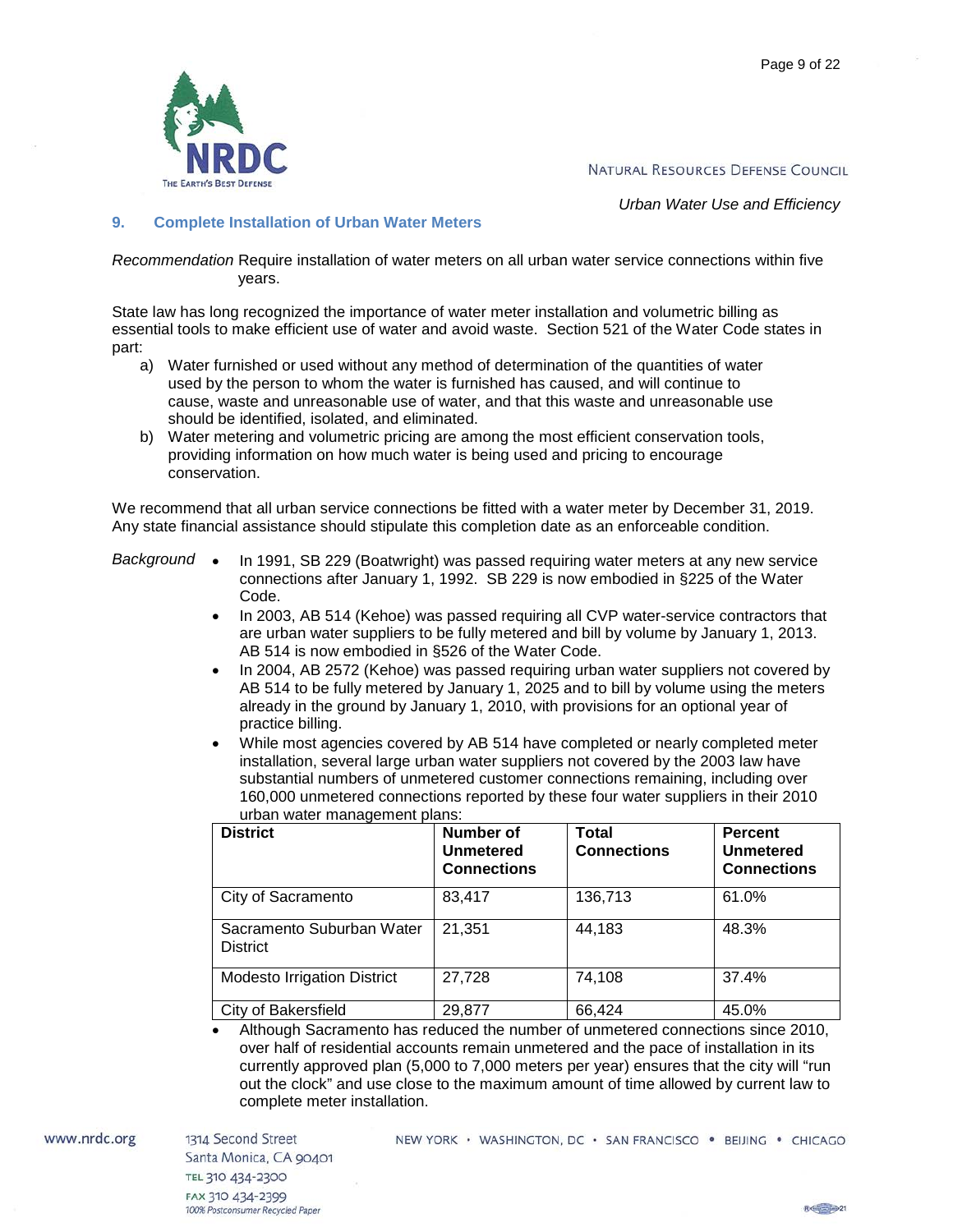

*Costs to Implement* Sacramento received approximately \$22 million in federal funds from the American Recovery and Reinvestment Act and with those funds installed more than 20,000 meters.

*Potential Benefits* The California Urban Water Conservation Council's (CUWCC) best management practices (BMPs) require signatory water utilities to install meters and transition to volumetric water rates. The CUWCC projects that "meter retrofits and volumetric rates combined will result in a 20% reduction in demand for retrofitted accounts." <sup>[17](#page-10-0)</sup>

*Contact* Ed Osann, eosann@nrdc.org

<span id="page-10-0"></span><sup>17</sup> CUWCC, *Memorandum of Understanding Regarding Urban Water Conservation in California*, BMP 1.3 (available at http://www.cuwcc.org/mou/bmp1-utility-operations-programs.aspx).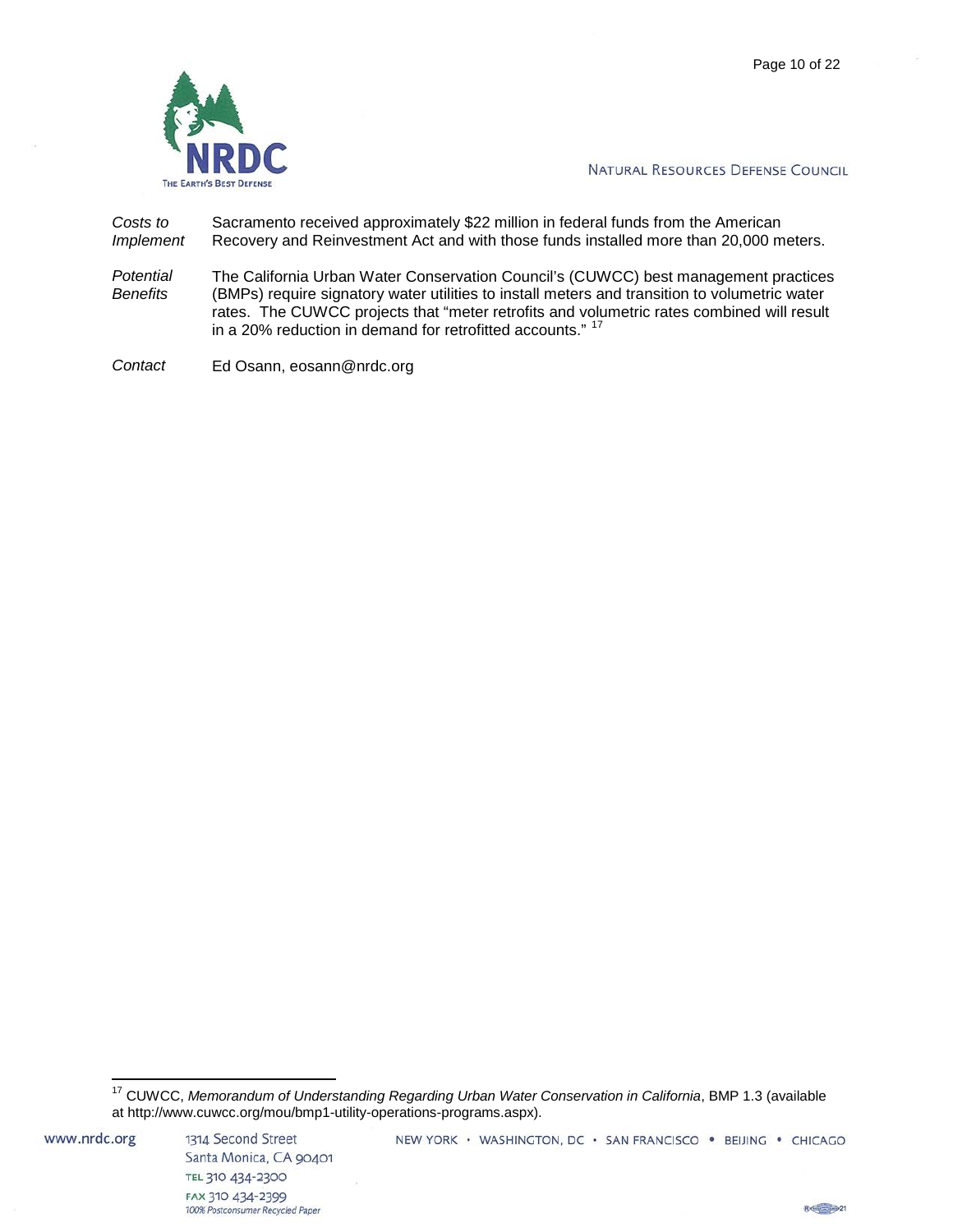

*Urban Water Use and Efficiency*

#### <span id="page-11-0"></span>**10. Enforce Plumbing Replacement Deadlines in Current Law**

*Recommendation* Replacement of inefficient plumbing should be required of all rental property as of 2017, with the building owner so stipulating in an enforceable provision of the lease. Water suppliers should adopt policies that will ensure the replacement of inefficient plumbing in remaining owner-occupied property by the deadlines established in state law.

One of California's landmark water efficiency laws, SB 407 (2009), requires all inefficient plumbing fixtures in all residential and commercial buildings in California to be removed and replaced by January 1, 2017, and January 1, 2019, respectively. Enforcement of this requirement falls to building code officials in cases of buildings undergoing major renovations and additions. In the case of all other existing buildings, enforcement responsibility is shared by cities, counties, and local water suppliers. Yet few if any water suppliers or local jurisdictions have set out enforcement strategies to help ensure that the water-saving goals of SB 407 will be met.

| Background                   | California has over 7 million single-family homes and over 3 million multifamily<br>$\bullet$<br>housing units built before 1994 with inefficient plumbing fixtures.<br>California water suppliers have offered rebates for the replacement of inefficient<br>$\bullet$<br>plumbing fixtures for many years, allowing building owners needing financial<br>assistance to replace their inefficient plumbing with many opportunities to<br>participate.<br>A survey of water use in California single-family homes in 2008 concluded that<br>approximately 25% of all single-family homes (or more than 2 million houses) did<br>not have any efficient toilets in use, and that many more had at least one<br>inefficient toilet still in use. <sup>18</sup><br>Even allowing for accelerated replacement rates that may have been influenced<br>$\bullet$<br>by utility rebate programs, we estimate there are more than 6 million inefficient<br>toilets remaining in more than 3 million single-family homes, along with nearly 4<br>million inefficient showerheads and nearly 10 million inefficient faucets. Inefficient<br>fixtures in multifamily and commercial buildings would be in addition to these<br>numbers. |
|------------------------------|------------------------------------------------------------------------------------------------------------------------------------------------------------------------------------------------------------------------------------------------------------------------------------------------------------------------------------------------------------------------------------------------------------------------------------------------------------------------------------------------------------------------------------------------------------------------------------------------------------------------------------------------------------------------------------------------------------------------------------------------------------------------------------------------------------------------------------------------------------------------------------------------------------------------------------------------------------------------------------------------------------------------------------------------------------------------------------------------------------------------------------------------------------------------------------------------------------------------------|
| Costs to<br><i>Implement</i> | Water-efficient toilets and showerheads on the market today meeting the requirements<br>of SB 407 command little or no price premium over less efficient products. The most<br>basic water-efficient toilets retail for \$100 or less.                                                                                                                                                                                                                                                                                                                                                                                                                                                                                                                                                                                                                                                                                                                                                                                                                                                                                                                                                                                       |
| Potential<br><b>Benefits</b> | Replacing all the inefficient toilets that remain in single-family homes could save<br>roughly 90,000 acre-feet per year. Adding savings from showerhead and faucet<br>replacement, and taking into account multifamily and commercial buildings as well,<br>savings could reach over 150,000 acre-feet per year.                                                                                                                                                                                                                                                                                                                                                                                                                                                                                                                                                                                                                                                                                                                                                                                                                                                                                                            |
| Contact                      | Ed Osann, eosann@nrdc.org                                                                                                                                                                                                                                                                                                                                                                                                                                                                                                                                                                                                                                                                                                                                                                                                                                                                                                                                                                                                                                                                                                                                                                                                    |

 $B \left( \frac{1}{2} \right) \geq 21$ 

<span id="page-11-1"></span><sup>18</sup> Aquacraft, Inc., *California Single Family Water Use Efficiency Study*, 2011.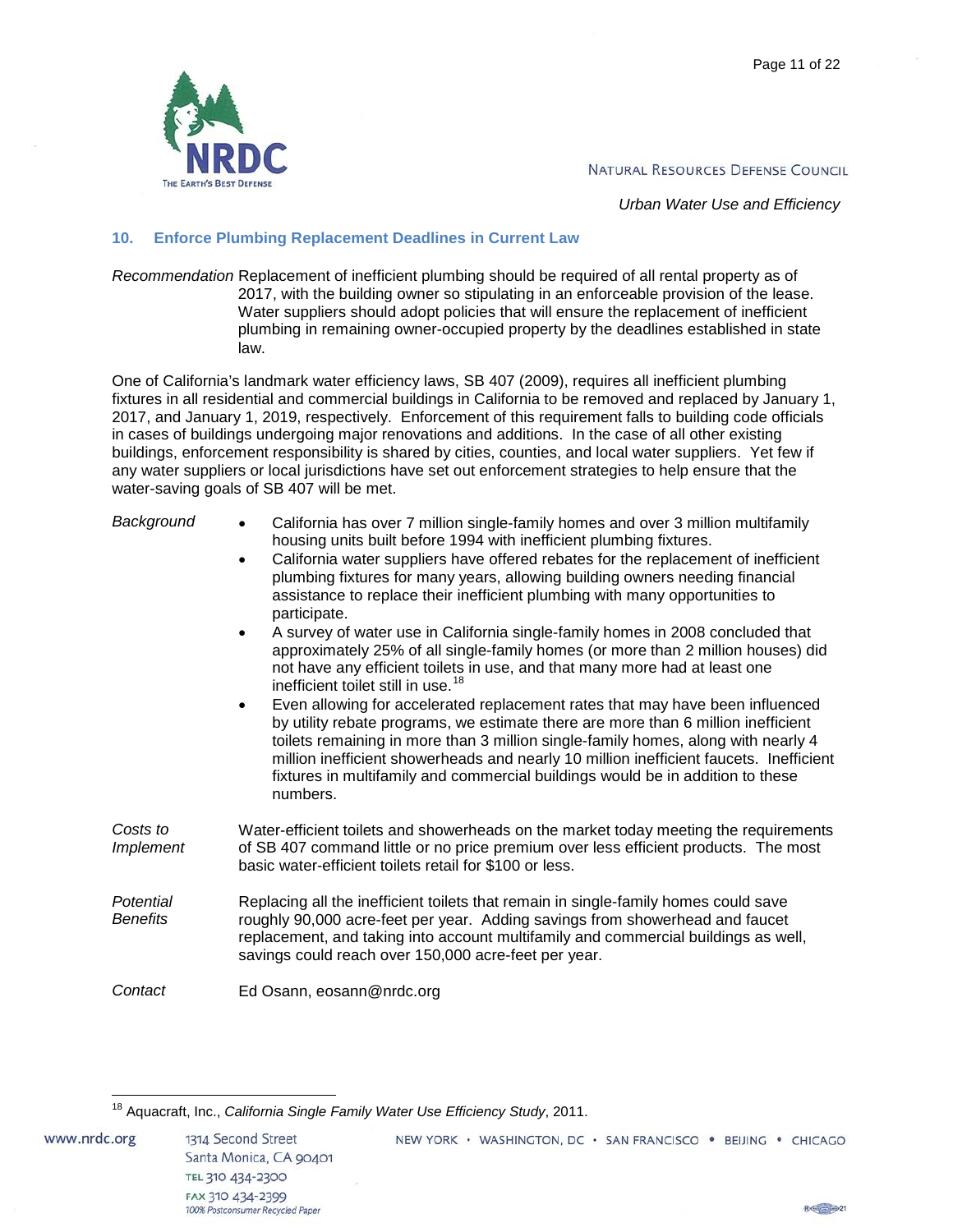

*Urban Water Use and Efficiency*

# <span id="page-12-0"></span>**11. Pricing to Promote Urban Water Efficiency**

100% Postconsumer Recycled Paper

*Recommendation* To better ensure that all newly adopted rates encourage the efficient use of water, retail water suppliers should be required to make specific findings in any new rate proceeding. Such conservation-oriented findings should include:

- forecasted sales upon which new rates and charges are based take into account the water supplier's water-saving targets adopted pursuant to state law
- operating and capital costs of service attributable to meeting peak summer demand are adequately reflected in the rates and charges for water service during the peak demand period
- within each customer class, the unit cost of water in the adopted commodity charge schedule does not decline at any higher level of consumption
- the water supplier's estimated level of non-revenue water has been calculated using recognized methodology, and its impact on the proposed rates and charges has been identified
- rate schedules include drought contingency rates that account for the water use reductions in the water supplier's water shortage contingency plan.

It is critical that water suppliers continue to send an effective price signal to consumers regarding the scarcity of water, the additional costs of meeting peak demands for water, and the costly water and wastewater infrastructure that will be needed in the near future if unnecessary water consumption is not restrained.

| Background                   | Approximately 34 of retail urban water suppliers reporting to the California Urban<br>$\bullet$<br>Water Conservation Council have adopted tiered or budget-based rates - leaving<br>1⁄4 of retail water suppliers with less conservation-oriented rate structures.<br>Over 40% of water suppliers reporting to the CUWCC have indicated that revenue<br>$\bullet$<br>from fixed charges rose above 30% of total customer revenue during 2011 and<br>2012, and thus are at risk of seriously blunting the price signal sent to consumers<br>through water rates and charges.<br>The City of Davis has proposed a "consumption-based fixed charge" which, when<br>$\bullet$<br>implemented, could maintain a conservation price signal while improving the<br>revenue stability of the agency. |
|------------------------------|-----------------------------------------------------------------------------------------------------------------------------------------------------------------------------------------------------------------------------------------------------------------------------------------------------------------------------------------------------------------------------------------------------------------------------------------------------------------------------------------------------------------------------------------------------------------------------------------------------------------------------------------------------------------------------------------------------------------------------------------------------------------------------------------------|
| Costs to<br><b>Implement</b> | The required findings proposed here could easily be generated during the regular<br>preparation of proposals for revised rates without substantial additional costs. Water<br>suppliers that are CUWCC members already prepare estimates of non-revenue water<br>on an annual basis, and all water suppliers are required to prepare a water shortage<br>contingency analysis, including an analysis of the impact of water shortages on system<br>revenues. Few water suppliers have included drought contingency rates in their<br>currently adopted rate schedules.                                                                                                                                                                                                                        |
| Potential<br><b>Benefits</b> | An effective price signal through a conservation-oriented rate structure will<br>$\bullet$<br>complement all other utility conservation programs.<br>Conservation-oriented rates can be especially effective at restraining excessive<br>$\bullet$<br>outdoor water use, where the customer's price elasticity response to rate changes<br>is seen to be nearly twice as high as the response for indoor use.<br>Volumetric pricing for sanitary sewer service for residential customers currently<br>$\bullet$<br>paying flat rates for sewer service could save an estimated 300,000 acre-feet of<br>water per year in California.                                                                                                                                                          |
| Contact                      | Ed Osann, eosann@nrdc.org                                                                                                                                                                                                                                                                                                                                                                                                                                                                                                                                                                                                                                                                                                                                                                     |
| www.nrdc.org                 | 1314 Second Street<br>NEW YORK · WASHINGTON, DC · SAN FRANCISCO · BEIJING · CHICAGO<br>Santa Monica, CA 90401<br>TEL 310 434-2300<br>FAX 310 434-2399                                                                                                                                                                                                                                                                                                                                                                                                                                                                                                                                                                                                                                         |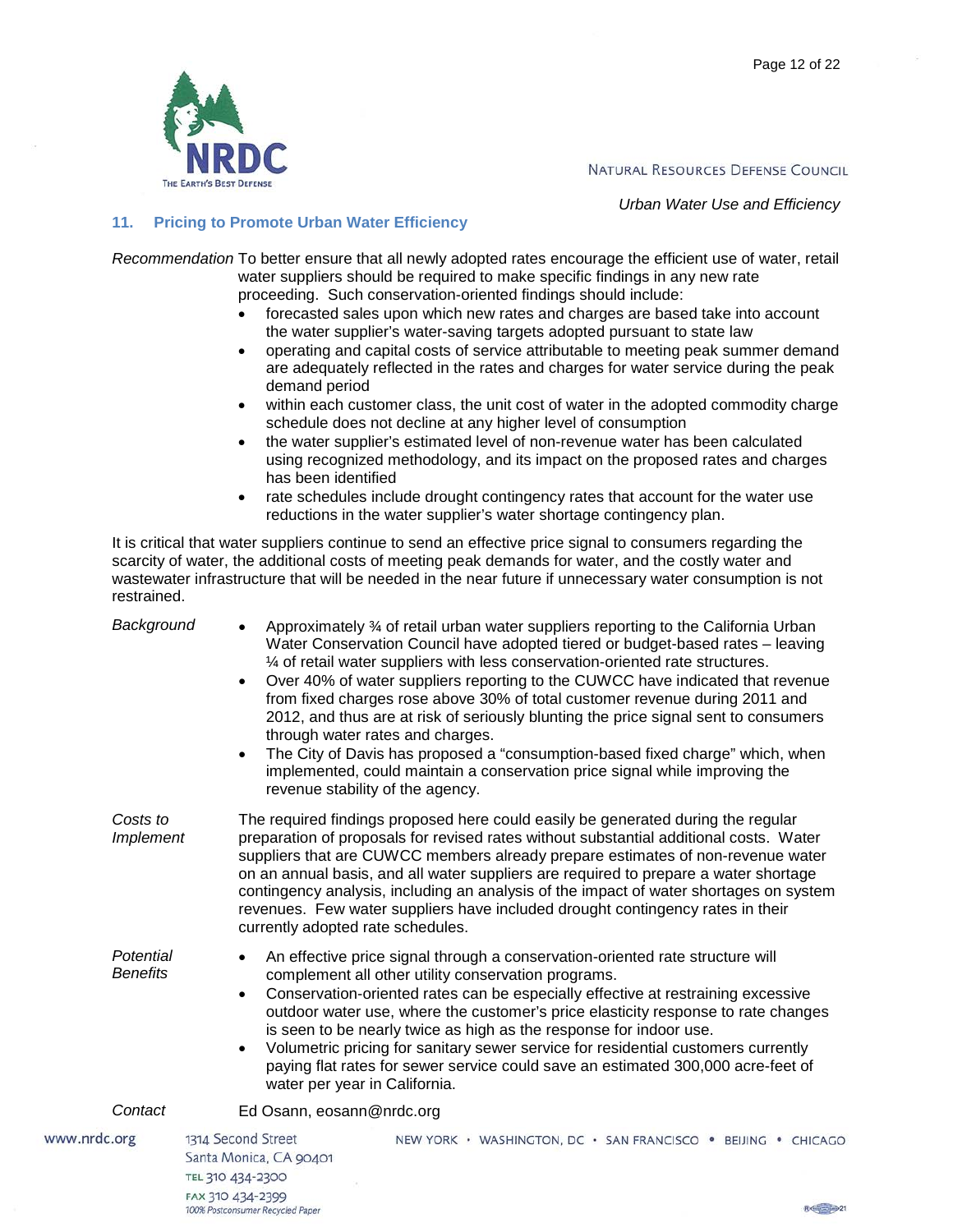

# <span id="page-13-0"></span>*Urban Water Use and Efficiency* **12. Expand Energy Benchmarking of Commercial Buildings to Water Benchmarking**

*Recommendation* The energy benchmarking of commercial buildings now required under Assembly Bill 1103 (AB 1103) should be expanded to include three key:

- Expand the current requirements for energy benchmarking to include water benchmarking by January 1, 2015.
- Expand the current requirements for commercial buildings to be benchmarked to include large Multi-Family (MF) buildings by January 1, 2016.
	- o NRDC suggests a threshold of 25,000 square feet (sqft)
- Require annual reporting and public disclosure of energy and water benchmarking data to a publicly available database managed by the California Energy Commission (CEC) for commercial & multi-family buildings over 25,000 sqft by May 1, 2017.

Lead Agency / Type of Action

Water benchmarking of state-owned buildings: Administrative Action. Water benchmarking of other buildings: Legislative Action – revise AB1103

*Background* In November of 2007, California passed Assembly Bill 1103 (AB 1103), mandating energy benchmarking and energy disclosure for non-residential buildings. AB 1103 requires non-residential business owners to input energy consumption and other building data into the Environmental Protection Agency's ENERGY STAR *Portfolio Manager* software system, which generates an energy efficiency rating for the building.

> The original disclosure date was January 1, 2010, but after several delays, implementation of the AB 1103 bill requirements finally began on January 1, 2014 according to the following schedule:

- On and after January 1, 2014, for a building with total gross floor area measuring more than 10,000 square feet.
- On and after July 1, 2014, for a building with a total gross floor area measuring more than 5,000 square feet.

Costs would be relatively modest for data storage and access implementation.

*Costs to Implement*

*Potential Benefits*

EPA prepared the DataTrends series to examine energy and water benchmarking trends for the thousands of buildings already using *Portfolio Manager*. The results of this diverse sample of buildings offer insights into the key drivers of energy use and the savings potential of benchmarking. In particular, EPA found:

- Buildings that consistently benchmark energy use save an average of 2.4 percent per year.
- Buildings achieved a total energy savings of 7 percent and an ENERGY STAR score increase of 6 points over the 3-year period of analysis.

EPA has not published an analysis of water savings attributed to benchmarking water use, but transparency of water use information can lead to improvements in water use efficiency, just as with energy efficiency.

• In Los Angeles, commercial, governmental, and multifamily uses comprise about 55 percent of DWP's water sales. Benchmarking buildings in these sectors could yield substantial water savings – perhaps 10 million gallons per day or more, just in LA.

# **Contact** Tracy Quinn, tquinn@nrdc.org

www.nrdc.org

1314 Second Street Santa Monica, CA 90401 TEL 310 434-2300 FAX 310 434-2399 100% Postconsumer Recycled Paper

NEW YORK · WASHINGTON, DC · SAN FRANCISCO · BEIJING · CHICAGO

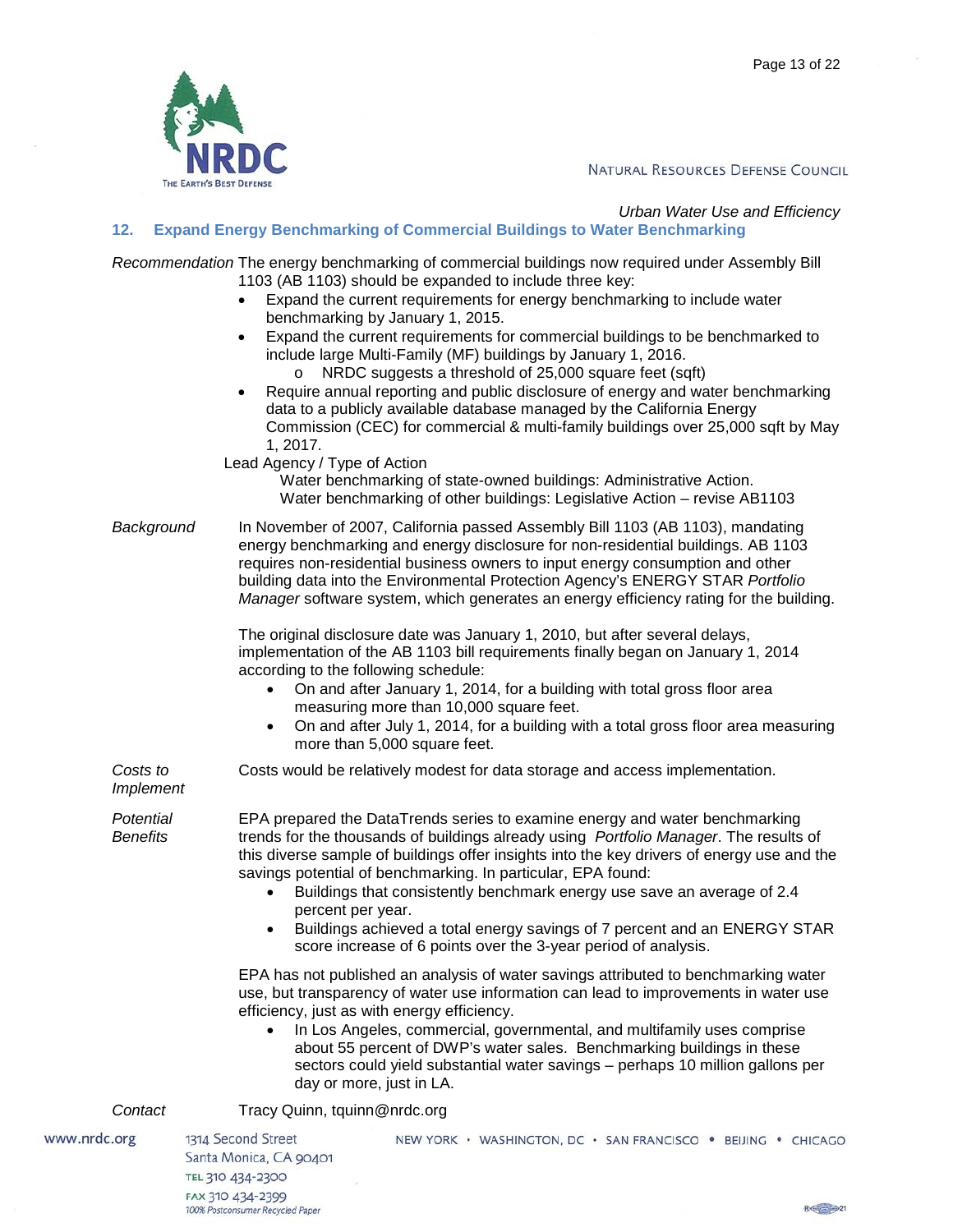

TEL 310 434-2300 FAX 310 434-2399

100% Postconsumer Recycled Paper

NATURAL RESOURCES DEFENSE COUNCIL

#### <span id="page-14-0"></span>*Urban Water Use and Efficiency* **13. Establish Requirements for Stormwater Retention at New Development and Redevelopment Projects Statewide**

*Recommendation* The State Board should issue a precedential order establishing that all new development or redevelopment over a specified size threshold (for at minimum, the creation, addition, or replacement of 5,000 square feet of impervious surface), must retain on-site, at minimum, the runoff from the  $85<sup>th</sup>$  percentile, 24-hour rain event or the 0.75 inch, 24-hour rain event, whichever is greater, with no discharge. Where identified as feasible, particularly in areas of the state with strong groundwater recharge potential, the State Board should require retention of the 90<sup>th</sup> or 95<sup>th</sup> percentile, 24-hour rain event.

Stormwater capture and retention practices such as infiltration and onsite capture and reuse have the potential to add hundreds of thousands of acre-feet to local water supplies for communities throughout California. Following the model of multiple Clean Water Act municipal stormwater permits and city and county ordinances adopted throughout the State and in all corners of the country, the State Board should adopt a precedential order establishing requirements that new development and redevelopment projects retain stormwater runoff from at least the 85<sup>th</sup> percentile, 24 hour storm, and prioritize approaches that increase local water supplies.

| Background                   | Stormwater runoff is the leading source of surface water pollution in California and<br>carries bacteria, metals, and other pollutants at unsafe levels to rivers, lakes and<br>beaches throughout the State. This pollution causes increased rates of human illness,<br>harm to the environment, and an economic loss potentially into the hundreds of<br>millions of dollars every year from public health impacts alone.<br>Practices such as infiltration and on-site capture and reuse exist to capture and put to<br>$\bullet$<br>beneficial use stormwater runoff at both regional and distributed scales. In southern<br>California, even an individual 55-gallon rain barrel used to provide irrigation water<br>could be filled between 8 and 18 times per year, saving 440 to nearly 1,000 gallons of<br>water annually for each barrel installed.<br>Clean Water Act municipal stormwater permits for the Los Angeles, San Diego, and<br>$\bullet$<br>San Francisco Bay Areas, among others, as well as numerous local city or county<br>ordinances already require retention of the 85 <sup>th</sup> percentile storm event for new<br>development and redevelopment, and the Central Coast Region requires stormwater<br>retention of up to the 95 <sup>th</sup> percentile storm event, demonstrating the feasibility of<br>retention practices throughout the state. The City of Los Angeles additionally requires<br>use of green infrastructure practices to retain runoff for developments that create, add,<br>or replace as little as 500 square feet of impervious surface. |
|------------------------------|---------------------------------------------------------------------------------------------------------------------------------------------------------------------------------------------------------------------------------------------------------------------------------------------------------------------------------------------------------------------------------------------------------------------------------------------------------------------------------------------------------------------------------------------------------------------------------------------------------------------------------------------------------------------------------------------------------------------------------------------------------------------------------------------------------------------------------------------------------------------------------------------------------------------------------------------------------------------------------------------------------------------------------------------------------------------------------------------------------------------------------------------------------------------------------------------------------------------------------------------------------------------------------------------------------------------------------------------------------------------------------------------------------------------------------------------------------------------------------------------------------------------------------------------------------------------------------------------------|
| Costs to<br><b>Implement</b> | Using green infrastructure (or low impact development) practices that retain<br>stormwater runoff can actually save money for developments compared with costs for<br>building using traditional systems of gutters, drains, and pipes to convey runoff.                                                                                                                                                                                                                                                                                                                                                                                                                                                                                                                                                                                                                                                                                                                                                                                                                                                                                                                                                                                                                                                                                                                                                                                                                                                                                                                                          |
| Potential<br><b>Benefits</b> | Stormwater runoff represents a drastically underutilized potential resource. A one-inch<br>$\bullet$<br>storm in Los Angeles County can result in 10 billion gallons of runoff running through<br>the storm drain system and being discharged into the ocean;<br>Numerous studies have indicated the potential for stormwater capture to increase<br>$\bullet$<br>water supplies on a large scale. A report by NRDC and the Bren School of<br>Environmental Sciences and Management at UCSB demonstrated that capturing                                                                                                                                                                                                                                                                                                                                                                                                                                                                                                                                                                                                                                                                                                                                                                                                                                                                                                                                                                                                                                                                           |
| www.nrdc.org                 | 1314 Second Street<br>NEW YORK · WASHINGTON, DC · SAN FRANCISCO · BEIJING · CHICAGO<br>Santa Monica CA 90401                                                                                                                                                                                                                                                                                                                                                                                                                                                                                                                                                                                                                                                                                                                                                                                                                                                                                                                                                                                                                                                                                                                                                                                                                                                                                                                                                                                                                                                                                      |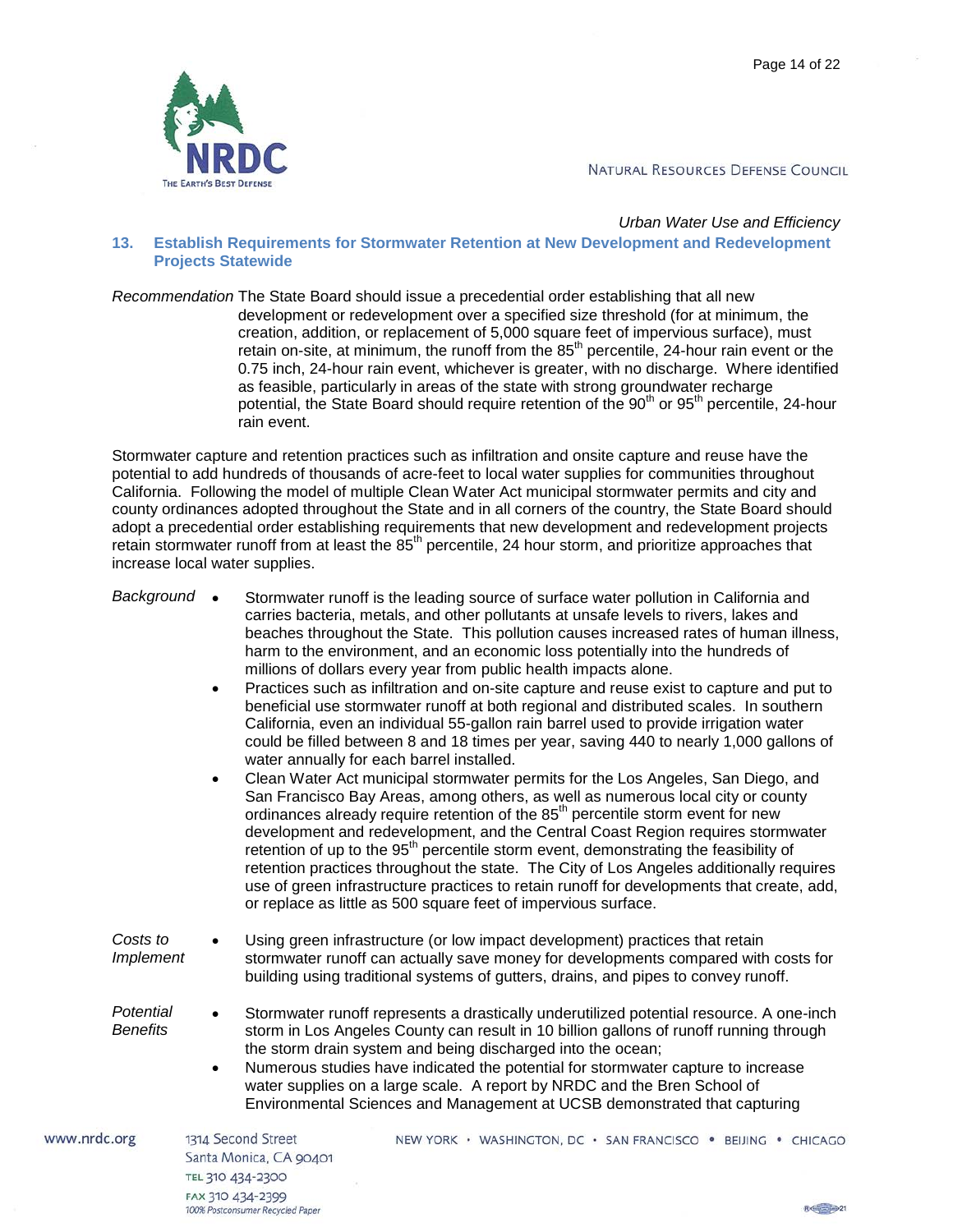

runoff from new development and redevelopment projects at commercial and residential properties in urbanized Southern California and portions of the San Francisco Bay area could increase local water supplies by more than 400,000 acre-feet per year after [20](#page-15-1) years of implementation.<sup>19</sup> The State Board,<sup>20</sup> Los Angeles County Economic Development Corporation, $21$  and others have similarly indicated that stormwater capture can increase local water supplies by hundreds of thousands of acre-feet per year.

*Contact* Noah Garrison, ngarrison@nrdc.org

<span id="page-15-2"></span><span id="page-15-1"></span><span id="page-15-0"></span>www.nrdc.org



<sup>&</sup>lt;sup>19</sup> http://www.nrdc.org/water/lid/<br><sup>20</sup> http://www.waterboards.ca.gov/board\_decisions/adopted\_orders/resolutions/2013/rs2013\_0003\_a.pdf<br><sup>21</sup> https://www.c-win.org/webfm\_send/326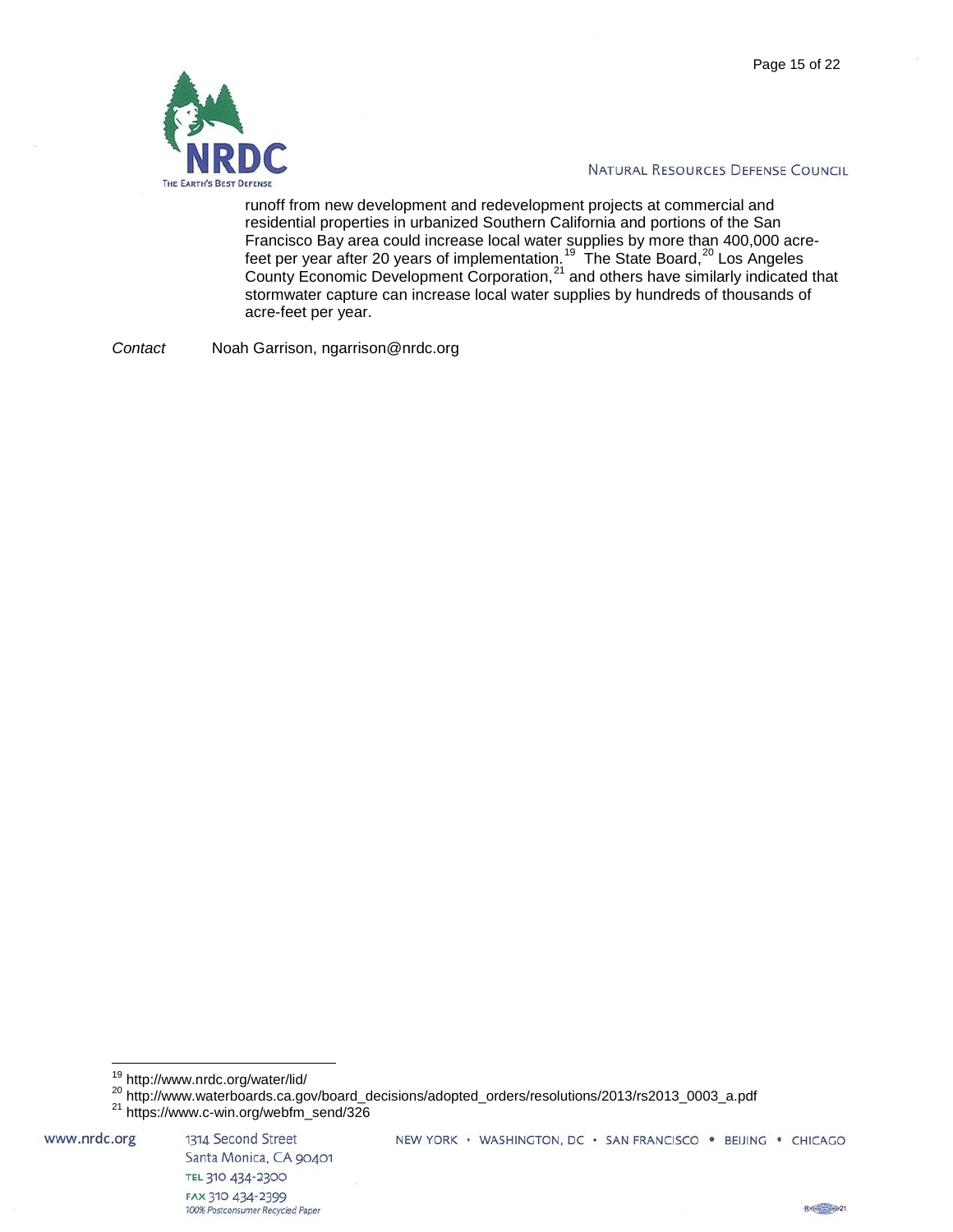

#### <span id="page-16-0"></span>*Urban Water Use and Efficiency* **14. Set Parameters for Cities and Counties to Use Stormwater Capture on a Watershed-Scale to Meet Water Quality Requirements**

*Recommendation* The State Board should grant the petition of NRDC, Los Angeles Waterkeeper, and Heal the Bay (SWRCB/OCC File No. A-2236(m)) for Review of the Los Angeles County Municipal Separate Storm Sewer (MS4) Permit (Order No. R4-2012-0175) and adopt a precedential order establishing parameters for pollution control programs consistent with Environmental Group's Proposed Alternative Compliance Mechanism contained within that petition.

Stormwater capture and retention practices such as infiltration and capture and reuse, at both regional and distributed scales, have the potential to add hundreds of thousands of acre-feet to local water supplies for communities throughout California while drastically reducing pollution to our rivers, lakes, and streams. The State Board should adopt a precedential order establishing parameters for pollution control programs under Clean Water Act municipal stormwater permits that, based on water quality monitoring to demonstrate compliance, allow municipalities to use stormwater capture on a watershed scale to both meet water quality-based requirements and achieve water supply goals.

| Background                   | Stormwater runoff is the leading source of surface water pollution in California and<br>carries bacteria, metals, and other pollutants at unsafe levels to rivers, lakes and<br>beaches throughout the State. This pollution causes increased rates of human illness,<br>harm to the environment, and an economic loss potentially into the hundreds of<br>millions of dollars every year from public health impacts alone.<br>Practices exist to capture and put to beneficial use stormwater runoff at both regional<br>and distributed scales, with large opportunities available to augment groundwater<br>supplies through infiltration.<br>In addition to increasing local water supplies, practices that capture runoff can reduce<br>stormwater pollution and help cities to meet water quality standards and TMDLs for<br>their rivers, lakes, and beaches, reduce the energy used to convey and supply water<br>to end users and as a result, decrease greenhouse gas emissions, reduce the impacts<br>of flooding, create green space and wildlife habitat, and improve air quality. |
|------------------------------|-------------------------------------------------------------------------------------------------------------------------------------------------------------------------------------------------------------------------------------------------------------------------------------------------------------------------------------------------------------------------------------------------------------------------------------------------------------------------------------------------------------------------------------------------------------------------------------------------------------------------------------------------------------------------------------------------------------------------------------------------------------------------------------------------------------------------------------------------------------------------------------------------------------------------------------------------------------------------------------------------------------------------------------------------------------------------------------------------|
| Potential<br><b>Benefits</b> | Stormwater runoff represents a drastically underutilized potential resource. A one-inch<br>storm in Los Angeles County can result in 10 billion gallons of runoff running through<br>the storm drain system and being discharged into the ocean;<br>Numerous studies have indicated the potential for stormwater capture to increase<br>water supplies on a large scale. A report by NRDC and the Bren School of<br>Environmental Sciences and Management at UCSB demonstrated that capturing<br>runoff from new development and redevelopment projects at commercial and<br>residential properties in urbanized Southern California and portions of the Bay area<br>could increase local water supplies by more than 400,000 acre-feet per year after 20<br>years of implementation. <sup>22</sup> The State Board, <sup>23</sup> Los Angeles County Economic<br>Development Corporation, <sup>24</sup> and others have similarly indicated that stormwater<br>capture can increase local water supplies by hundreds of thousands of acre-feet per<br>year.                                    |
| Contact                      | Noah Garrison, ngarrison@nrdc.org                                                                                                                                                                                                                                                                                                                                                                                                                                                                                                                                                                                                                                                                                                                                                                                                                                                                                                                                                                                                                                                               |
|                              | <sup>22</sup> http://www.nrdc.org/water/lid/                                                                                                                                                                                                                                                                                                                                                                                                                                                                                                                                                                                                                                                                                                                                                                                                                                                                                                                                                                                                                                                    |

<span id="page-16-3"></span><span id="page-16-2"></span><span id="page-16-1"></span>www.nrdc.org

1314 Second Street Santa Monica, CA 90401 TEL 310 434-2300 FAX 310 434-2399 100% Postconsumer Recycled Paper

NEW YORK · WASHINGTON, DC · SAN FRANCISCO · BEIJING · CHICAGO

 $^{23}$  http://www.waterboards.ca.gov/board\_decisions/adopted\_orders/resolutions/2013/rs2013\_0003\_a.pdf  $^{24}$  https://www.c-win.org/webfm\_send/326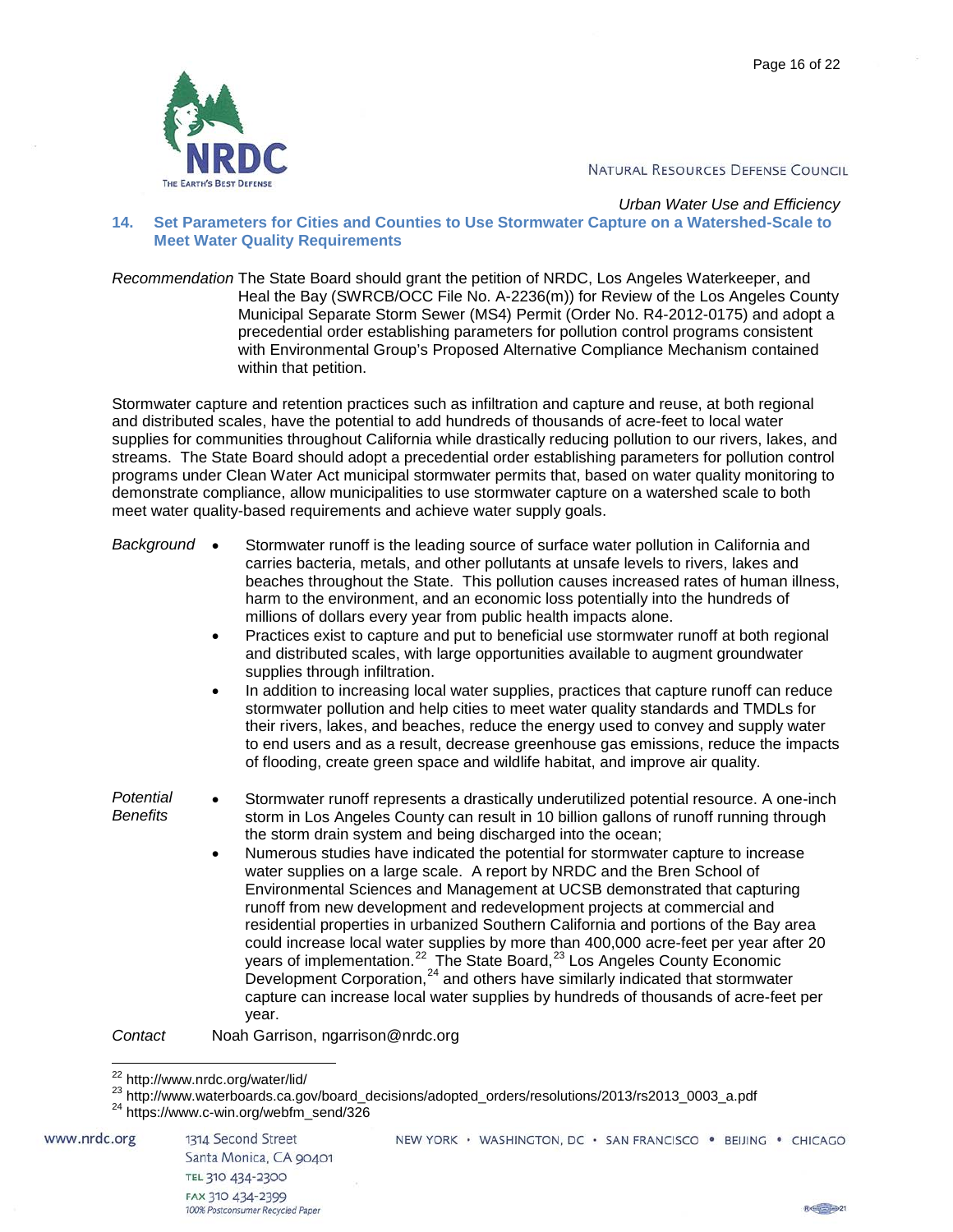

# *Urban Water Use and Efficiency*

# <span id="page-17-0"></span>**15. Failure to Capture and Retain Stormwater Runoff Constitutes Waste and Unreasonable Use**

*Recommendation* The State Board should set a date certain by which to consider and report on whether, in light of the current drought, longer term impacts of climate change, and both new and continuing pressure on the state's water systems, the non-use of stormwater or failure to capture stormwater runoff for water supply augmentation should be considered waste and unreasonable use of water.

Both the California Constitution and the State Water Code prohibit the waste or unreasonable use of water in the State.<sup>[25](#page-17-1)</sup> While historically, investigation into waste or unreasonable use has focused on the extraneous or excessive use of water, increasing attention must be paid to wasteful or unreasonable nonuse of water in California—in particular to the failure of urban and suburban areas to capture and retain stormwater runoff, currently diverted to storm drain systems and discarded in our rivers, lakes, and beaches by the billions of gallons, for beneficial use.

- *Background* The State Board has held that what constitutes unreasonable use is not a static concept and cannot be resolved in a vacuum without considering issues of statewide importance. "Paramount" among these considerations is "the ever increasing need for conservation of water in this State."[26](#page-17-2)
	- Stormwater runoff represents a drastically underutilized potential resource. A one-inch storm in Los Angeles County can result in 10 billion gallons of runoff flowing through the area's storm drain systems and being discharged into the ocean;
	- Stormwater runoff is the leading source of surface water pollution in California and carries bacteria, metals, and other pollutants at unsafe levels to rivers, lakes and beaches throughout the State. This pollution causes increased rates of human illness, harm to the environment, and economic loss potentially into the hundreds of millions of dollars every year from public health impacts alone;
	- Practices exist to capture and put to beneficial use stormwater runoff at both regional and distributed scales. A number of Clean Water Act municipal stormwater permits in California, as well as city and county ordinances, already require new development and redevelopment projects to capture runoff, but runoff from the existing built environment represents a substantially larger potential source of water supply for the state.
	- Climate change means more weather and water uncertainty for California—this drought is a preview of the "New Normal" that we need to start preparing for today. Increased population and urbanization place increasing strains on our water supply systems and alter hydrology to reduce recharge of groundwater supplies.
- *Potential Benefits* Numerous studies and reports, including by NRDC, $^{27}$  $^{27}$  $^{27}$  the Los Angeles County Economic Development Corporation,<sup>[28](#page-17-4)</sup> and the State Board through its Recycled Water Policy,<sup>[29](#page-17-5)</sup> have indicated the potential for stormwater capture to increase water supplies on the order of hundreds of thousands of acre-feet per year in California.
- *Contact* Noah Garrison, ngarrison@nrdc.org

<span id="page-17-5"></span><span id="page-17-4"></span><span id="page-17-3"></span><span id="page-17-2"></span>www.nrdc.org



<span id="page-17-1"></span><sup>&</sup>lt;sup>25</sup> See, Cal. Const., Art. X, Sec. 2; Cal. Wat. Code sec. 100.<br><sup>26</sup> State Water Resources Control Board, Order No. WR 2012-0004, *In the Matter of the Alleged Waste and* 

Unreasonable Use of Water by Hidden Lakes Estates Homeowners Association (Feb. 7, 2012), at 6.<br><sup>27</sup> http://www.nrdc.org/water/lid/<br><sup>28</sup> https://www.c-win.org/webfm\_send/326<br><sup>29</sup> http://www.waterboards.ca.gov/board\_decision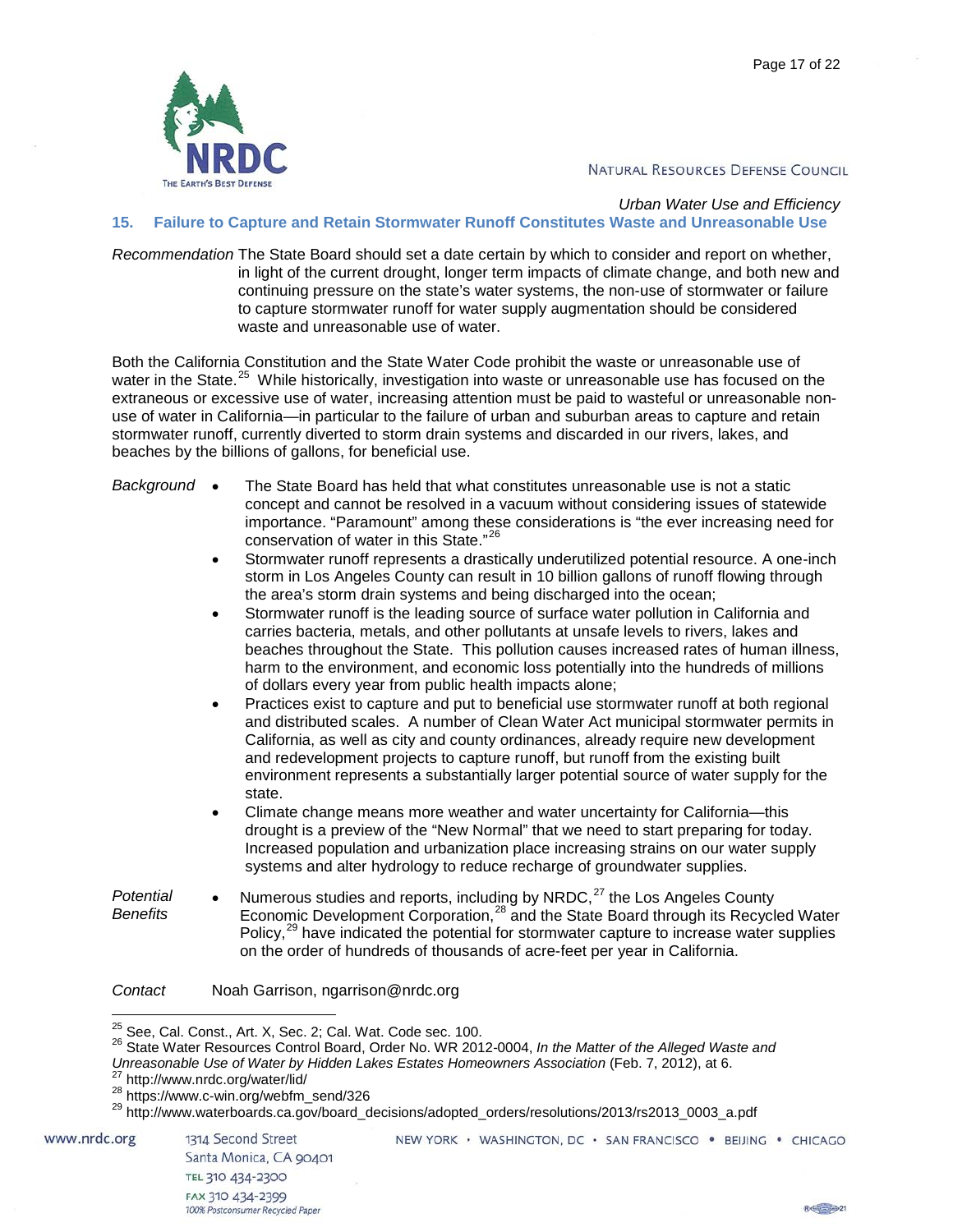

<span id="page-18-0"></span>**Water Recycling and Graywater Recommendations (16-17)**

*Water Recycling and Graywater*

#### <span id="page-18-1"></span>**16. Accelerate Water Recycling in California by Prohibiting Ocean Discharge of Wastewater After 2030**

*Recommendation* By prohibiting ocean discharges from wastewater treatment plants by 2030, the SWRCB could dramatically accelerate the adoption of water recycling and significantly improve the drought resistance of urban communities.

The State Water Resources Control Board has established goals of recycling 1.5 million acre feet of wastewater by 2020 and recycling 2.5 million acre feet of wastewater by 2030. However, California is not on track to meet the SWRCB's goals, and yet there is great potential to exceed these goals in a costeffective manner (particularly in conjunction with regulations for indirect potable reuse of recycled water).

| Background                   | The 2009 Municipal Wastewater Recycling Survey by the SWRCB showed that<br>$\bullet$<br>between 2001 and 2009, the State only added 144,000 acre feet of recycled water per<br>year, for a total of approximately 669,000 acre feet.<br>Agriculture was the single largest user of recycled water in the 2009 Municipal<br>٠<br>Wastewater Recycling Survey, accounting for 37% of recycled water use.<br>The 2009 Survey data suggests that only 13% of the nearly 5 million acre feet of<br>$\bullet$<br>treated municipal wastewater was recycled in 2009.<br>The State of Florida prohibits ocean discharges from wastewater treatment plants in<br>$\bullet$<br>South Florida after 2025, finding that "the discharge of domestic wastewater through<br>ocean outfalls wastes valuable water supplies that should be reclaimed for beneficial<br>purposes." Fl. Ann. Stat., Title XXIX, §§ 403.086(9), (9)(c)(2).                                                                                             |
|------------------------------|--------------------------------------------------------------------------------------------------------------------------------------------------------------------------------------------------------------------------------------------------------------------------------------------------------------------------------------------------------------------------------------------------------------------------------------------------------------------------------------------------------------------------------------------------------------------------------------------------------------------------------------------------------------------------------------------------------------------------------------------------------------------------------------------------------------------------------------------------------------------------------------------------------------------------------------------------------------------------------------------------------------------|
| Costs to<br>Implement        | The 2013 Water Plan Update estimates a total accumulated cost of \$6-9 billion by<br>$\bullet$<br>2030 to produce 1.8 to 2.3 million acre feet per year of recycled water by 2030.<br>The 2013 Water Plan Update estimates that the annual cost per acre foot for recycled<br>$\bullet$<br>water ranges from \$300 to \$1,300 per acre foot. Several water recycling projects<br>produce water at or below the cost of alternative water supplies. For instance, the<br>Orange County Groundwater Replenishment Project produces recycled water at an<br>annual water supply cost (\$887 per acre foot without outside funding or subsidies) that<br>is lower than the cost of imported water.<br>Indirect potable reuse (as well as direct potable reuse) of recycled water would likely<br>$\bullet$<br>substantially reduce the cost of recycled water projects, as the cost of installing<br>separate pipelines ("purple pipe") is a very significant factor in the total cost of water<br>recycling projects. |
| Potential<br><b>Benefits</b> | Significantly increase available water supply for both agricultural and urban water<br>$\bullet$<br>users, at costs that are comparable to imported water and alternative supplies.<br>Increase the availability of water supplies during dry and drought conditions.<br>Improve coastal water quality by reducing ocean discharges, particularly of<br>٠<br>wastewater that is only treated to secondary levels.<br>Potentially reduce greenhouse gas emissions, because recycled water consumes less<br>$\bullet$<br>electricity than many alternative water supply sources, including water imported from<br>the Bay-Delta to Southern California and ocean or brackish water desalination.                                                                                                                                                                                                                                                                                                                     |
| Contact                      | Doug Obegi, dobegi@nrdc.org                                                                                                                                                                                                                                                                                                                                                                                                                                                                                                                                                                                                                                                                                                                                                                                                                                                                                                                                                                                        |

www.nrdc.org

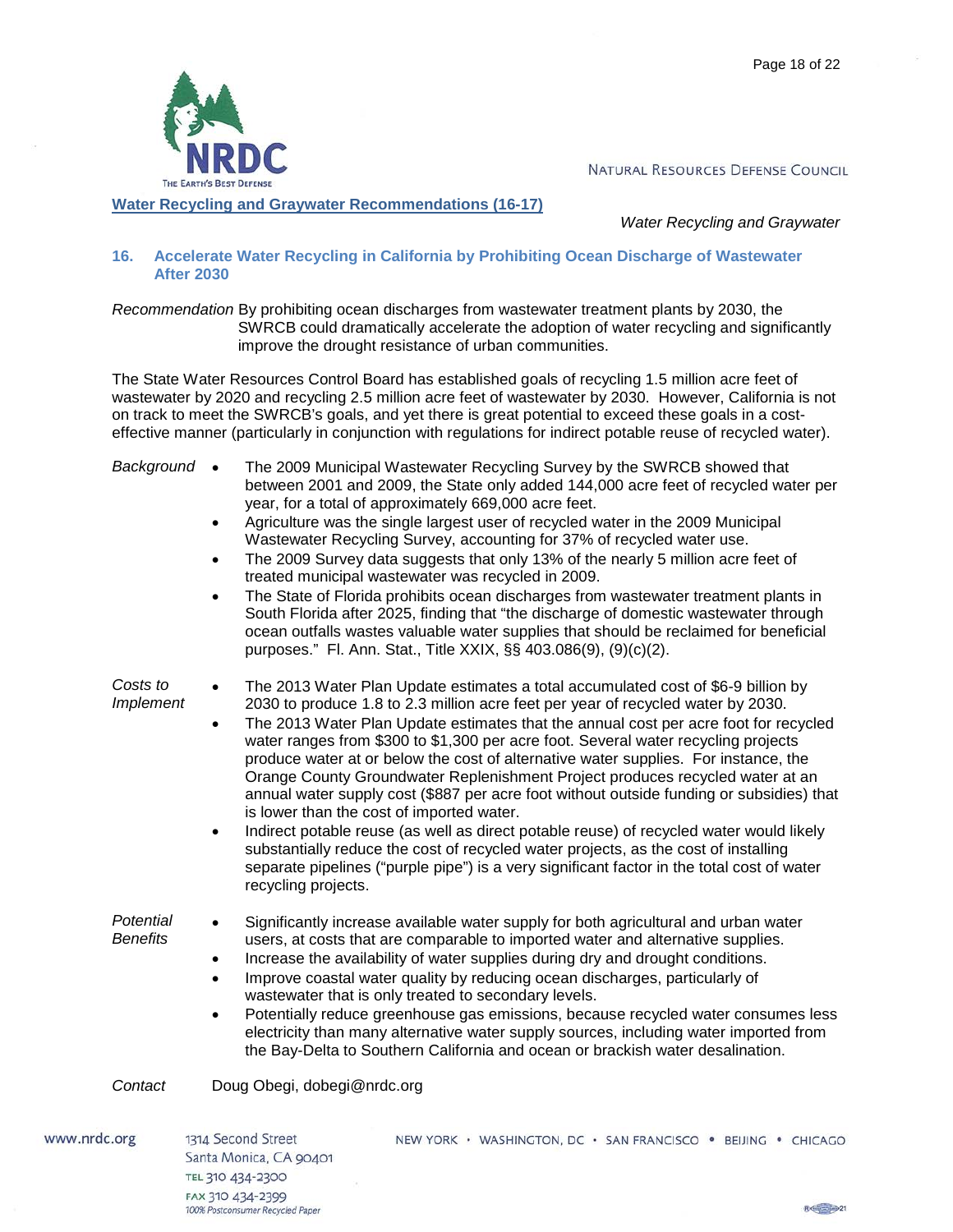

*Water Recycling and Graywater*

### <span id="page-19-0"></span>**17. General Permit for Graywater Use**

*Recommendation* The state should develop a General Permit that would allow for the onsite use of graywater under specific conditions.

The goal of the General Permit would be to:

- Conserve water by facilitating greater reuse of wastewater from clothes washers, showers, baths, and lavatory faucets
- Reduce the number of non-compliant graywater systems in California by making legal compliance easily achievable
- Provide guidance for avoiding potentially unhealthful conditions
- Provide an alternative way to relieve stress on sewage collection systems.

Permit eligibility should be limited by a set maximum daily flow (i.e. 400 gallons per day) and restrictions on usage. The state could look to the requirements under the Arizona Department of Environmental Quality's Reclaimed Water Type 1 General Permit for guidance. The requirements for household use of graywater in Arizona are found in Title 18, Chapter 9, Article 7 (A.A.C. R-18-9-711).

Eligibility for a Graywater Use General Permit could include:

- Private residential use only.
- Drip or subsurface irrigation only.
- Graywater flow must be less than 400 gallons per day.

Key Elements of a Graywater Use General Permit:

- Requires no formal notification, review or design approval, and public notice, reporting or renewal.
- Permittees must abide by a set of best management practices (BMPs) that ensure the safe use of graywater.
- No city, town, or county may limit the use of graywater if the use is allowed by the General Permit.
- *Background* Under the California Plumbing Code (CPC), graywater is defined as untreated wastewater that has not been contaminated by any toilet discharge, has not been affected by infectious, contaminated, or unhealthy bodily wastes, and does not present a threat from contamination by unhealthful processing, manufacturing, or operating wastes. Graywater includes, but is not limited to, wastewater from bathtubs, showers, bathroom washbasins, clothes washing machines, and laundry tubs, but does not include wastewater from kitchen sinks or dishwashers. Per the plumbing code, all graywater systems require a permit with the exception of a clothes washer system where the graywater is redirected from the clothes washer to an irrigation or disposal field.

Graywater is an untapped resource for many cities seeking a cheaper, more stable, and more local alternative to imported water. In California, graywater has already been approved for irrigation and treated graywater has been approved for non-potable uses such as toilet flushing.

The Arizona Department of Environmental Quality (ADEQ) rules make the approval process easy for home owners to use graywater at their homes. ADEQ based its rules, in part, on the results of a graywater study conducted by the Water Conservation Alliance of

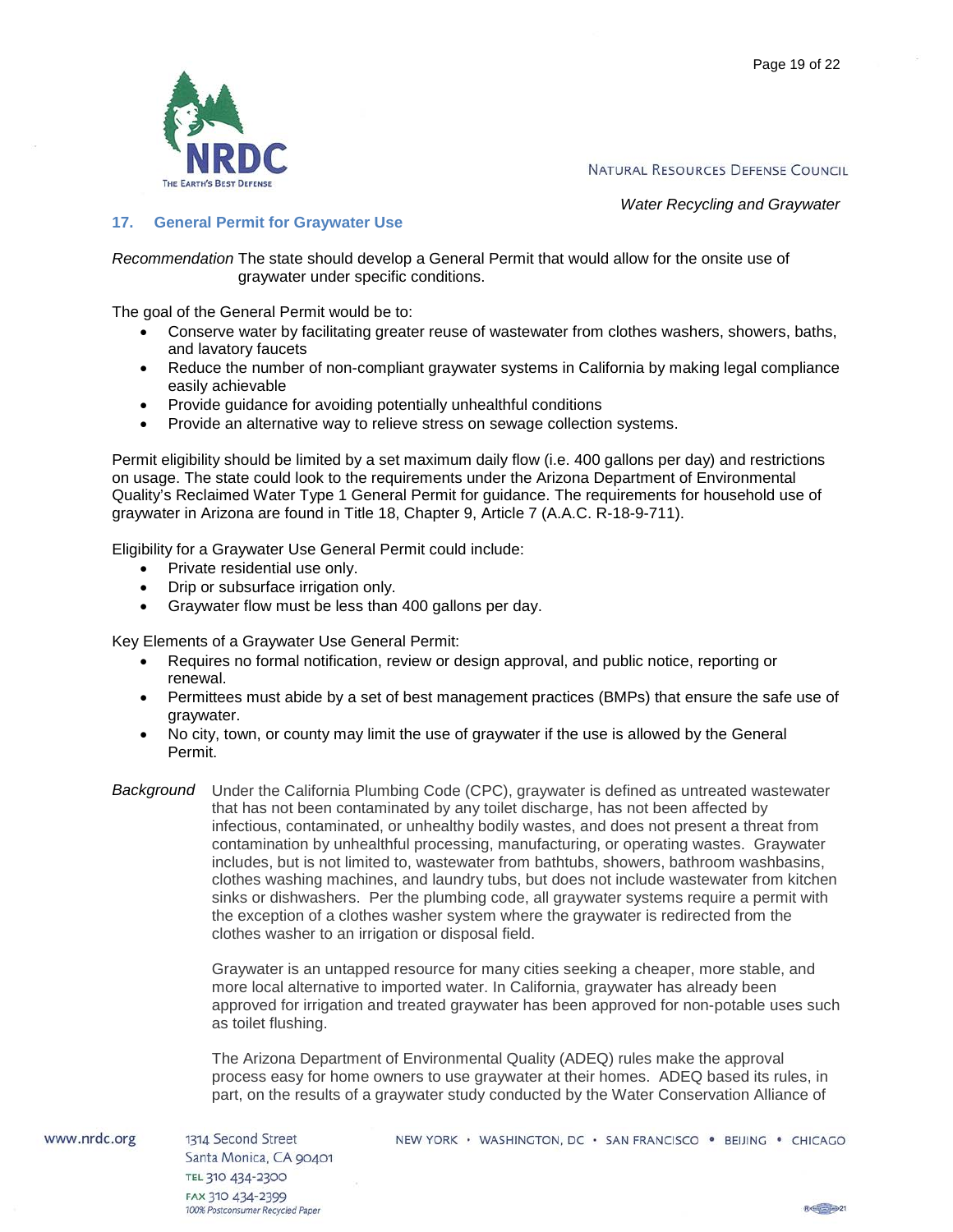

Southern Arizona<sup>[30](#page-20-0)</sup> in Tucson.

*Costs to Implement* This recommendation will result in no costs to water users and only minimal costs for the General Permit proceeding.

*Potential Benefits* Graywater sources such as showers, baths, lavatory faucets and clothes washers can account for 45-55% of all indoor water use in a single-family home. The use of graywater under this General Permit could reduce outdoor demand by as much as 50% or more $^{31}$ .

*Contact* Tracy Quinn, tquinn@nrdc.org

<span id="page-20-1"></span><span id="page-20-0"></span>www.nrdc.org

1314 Second Street Santa Monica, CA 90401 TEL 310 434-2300 FAX 310 434-2399 100% Postconsumer Recycled Paper

NEW YORK · WASHINGTON, DC · SAN FRANCISCO · BEIJING · CHICAGO



<sup>&</sup>lt;sup>30</sup> [www.watercasa.org](http://www.watercasa.org/)<br><sup>31</sup> Assuming outdoor water demand is approximately 50% of total household water use.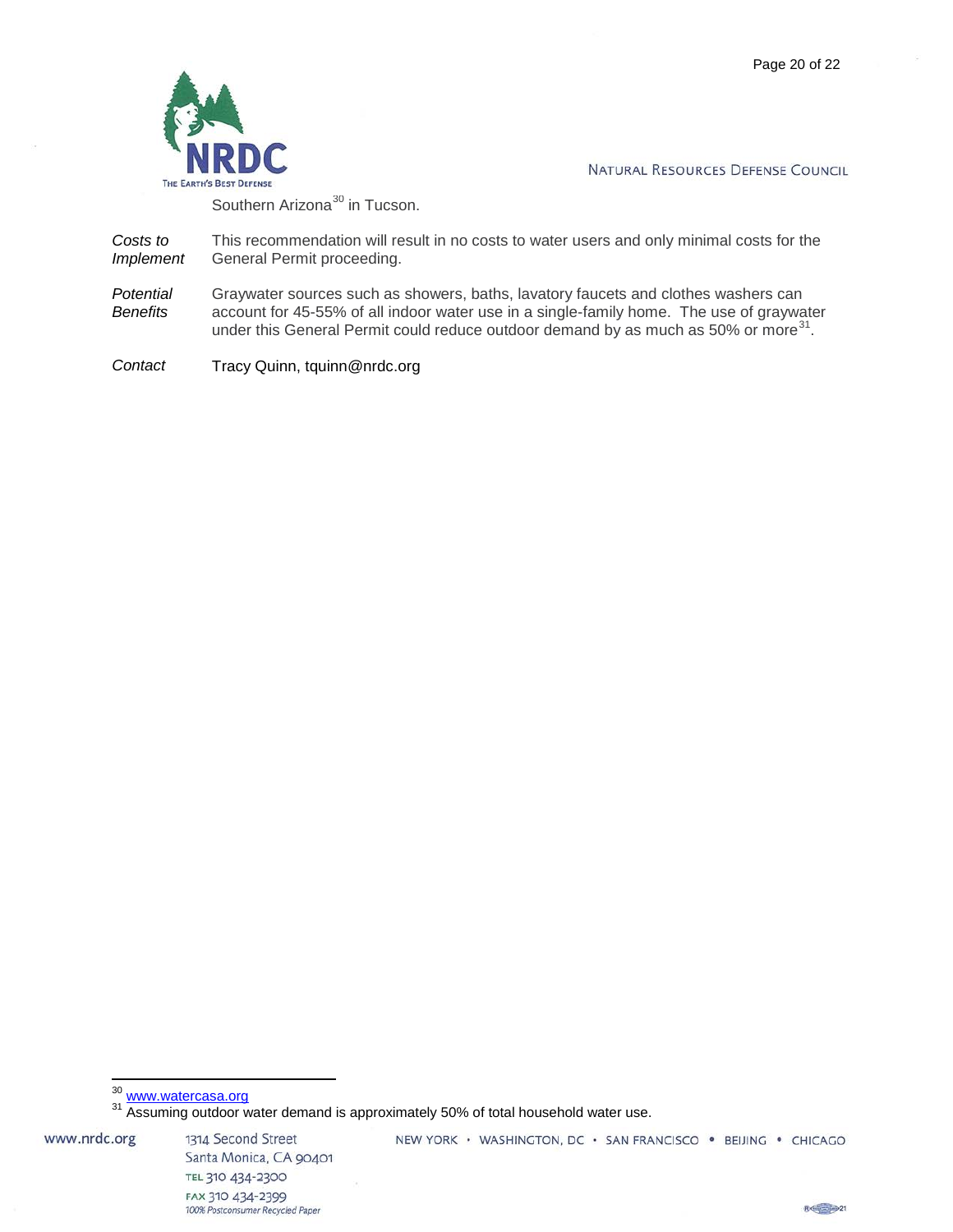

<span id="page-21-0"></span>**State Water Management Recommendations (18-19)**

*State Water Management*

# <span id="page-21-1"></span>**18. Protect Fisheries and Instream Beneficial Uses**

*Recommendation* State agencies should take the following actions to reduce and mitigate the effects of the drought on the state's fish, wildlife and other public trust resources:

- The SWRCB should ensure that any temporary use changes are made without injuring lawful uses of water, including instream beneficial uses, and do not unreasonably affect fish, wildlife, or other instream beneficial uses.
- Consistent with the Governor's Drought Proclamation, the SWRCB should ensure that any changes to water quality control plans enable water to be conserved upstream to protect cold water pools for salmon and steelhead.
- DFW should ensure that CESA requirements for threatened and endangered fisheries and other species are fully enforced.
- State funds for flood control projects should be directed toward floodplain restoration that helps meet salmon restoration and doubling goals.
- By April, DFW and the SWRCB should publish a plan of rescue, transport, and restoration efforts to be taken over the next year to mitigate the impact of the drought on salmon, steelhead and other native fish.
- *Background* The environment suffers heavily in a drought, and this one is no exception. In dry years, existing regulations require lower flows (in some cases, allowing rivers to completely dry up) and allow greater levels of water diversions. This stresses many of California's 122 native freshwater fishes, 82 percent of which are found only or primarily in California. Native runs of salmon and steelhead, in particular, are uniquely adapted to California's climate and hydrology. If they disappear, they are irreplaceable. According to preeminent fish biologist Dr. Peter Moyle, more than 80 percent of our native fish are on track to go extinct by 2100, including 32 kinds of native salmon and trout, if we do not take steps now to improve management of riverine habitats.
- *Costs to Implement* \$0 to enforce existing statutes and regulations. Proposed drought urgency legislation identifies \$77 million in flood control funds and at least \$2.3 million in funds to DFW for fish and river protection and restoration efforts. Distribution of those funds should be prioritized consistent with the above.
- *Potential Benefits* In 2009, the State estimated direct economic impacts from the salmon fishery closure at nearly 2,700 jobs lost, and lost income of \$279 million, with similar impacts in 2008. The fishing industry estimates much higher impacts when indirect costs and impacts are factored in. Better water and habitat management in the Central Valley can help to reduce or avoid these costs, and retain a vibrant fishing industry in California and Oregon.

*Contact* Kate Poole, kpoole@nrdc.org